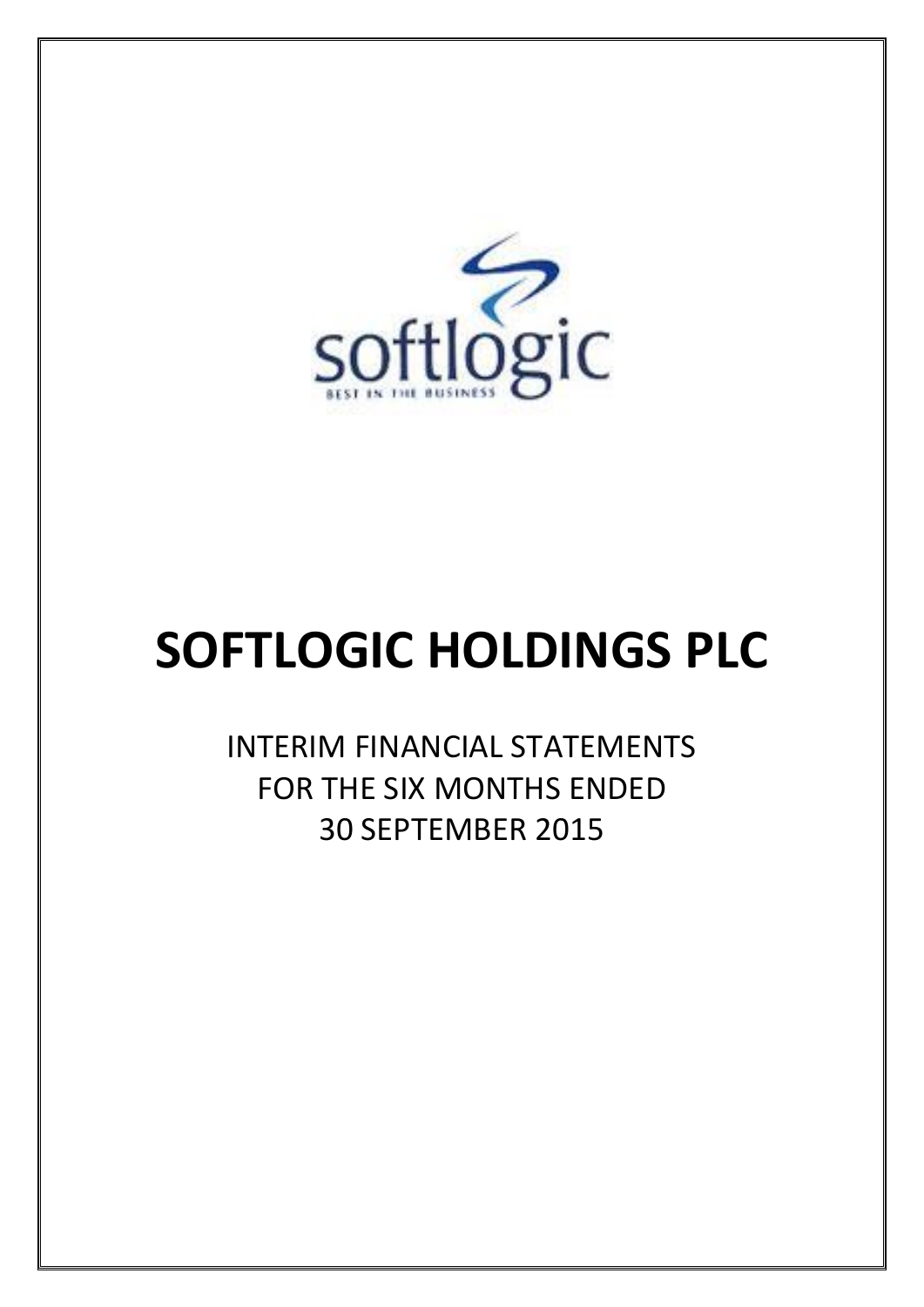Dear Shareholders,

It is pleasing to present to you the financial performance of your Company for the first half of FY2015/16. The Group exhibited strong performance recording revenue growth of 57.0% to Rs. 26.2 Bn with second quarter consolidated revenues increasing a 52.2% growth to Rs. 13.2 Bn. Retail sector led the consolidated revenue, post-acquisition of Odel, with a contribution of 33.3% for 1HFY16 followed by ICT, especially its mobile phone items, with 28.7%, Healthcare Services with a impressive 18.0% and Financial Services contributing 16.6%.

Consolidated Gross Profit increased 39.5% to reach Rs. 4.4 Bn during the second quarter of the financial year with cumulative first half Gross Profit increasing 43.4% to Rs. 8.7 Bn. Despite the Group's expansion, a significant improvement in operational cost margin was noted during the period with the quarterly cost margin improving to 23.6% from 30.2% and cumulative operating cost margin also improving from 28.5% to 23.6% following stringent cost discipline and synergies. Nonetheless, administration and distribution costs naturally increased to 32.7% and 21.7% to Rs. 4.9 Bn and Rs. 1.3 Bn respectively for the first half of the financial year. The quarter reported a marginal decline in distribution costs to Rs. 648.3 Mn while administrative costs increased 25.3% to Rs. 2.5 Bn.

Operating profit achieved a growth of 90.0% to Rs. 1.5 Bn during the quarter witnessing a strong margin growth to 11.4% from 9.1% in the corresponding quarter. Cumulative operation profit

increased 73.7% to Rs. 2.9 Bn with margin (OPM) improving from 10.1% last year to 11.2%.

The Heathcare and Leisure sectors were adversely affected by the Rupee depreciation due to the foreign currency denominated debt in the books. Nonetheless, the Leisure sector's foreign currency receipts constituting a natural hedge are also encouraging.

A decline of 55.2% in finance income to Rs. 547.7 Mn was registered during the cumulative period with quarterly finance income also reducing 66.3% to Rs. 264.1 Mn. This reduction was a reflection of falling market interest rates and volatile stock market performance on the investment portfolio of Asian Alliance Insurance PLC (unrealized fair value gains). As such, change in insurance contract liabilities declined marginally during the cumulative period to 860.5 Mn (quarterly decline of 16.9% to Rs. 401.3 Mn). Finance expenses increased 15.7% to Rs. 771.4 Mn during the quarter despite a significant increase Group activity levels while a 19.1% increase to Rs. 1.6 Bn was noted during the first half of the financial year. Growth of 13.9% in other operating income to Rs. 435.0 Mn during the first half of the financial year was primarily led by a new source of income at Softlogic Finance PLC as fees received for new loans.

For the first six months of FY15/16, Group EBITDA increased by 64.4% to Rs. 3.8 Bn against Rs. 2.31 Bn made in the corresponding period of FY 14/15. EBITDA margins improved to 14.52% against 13.89% during the comparative periods.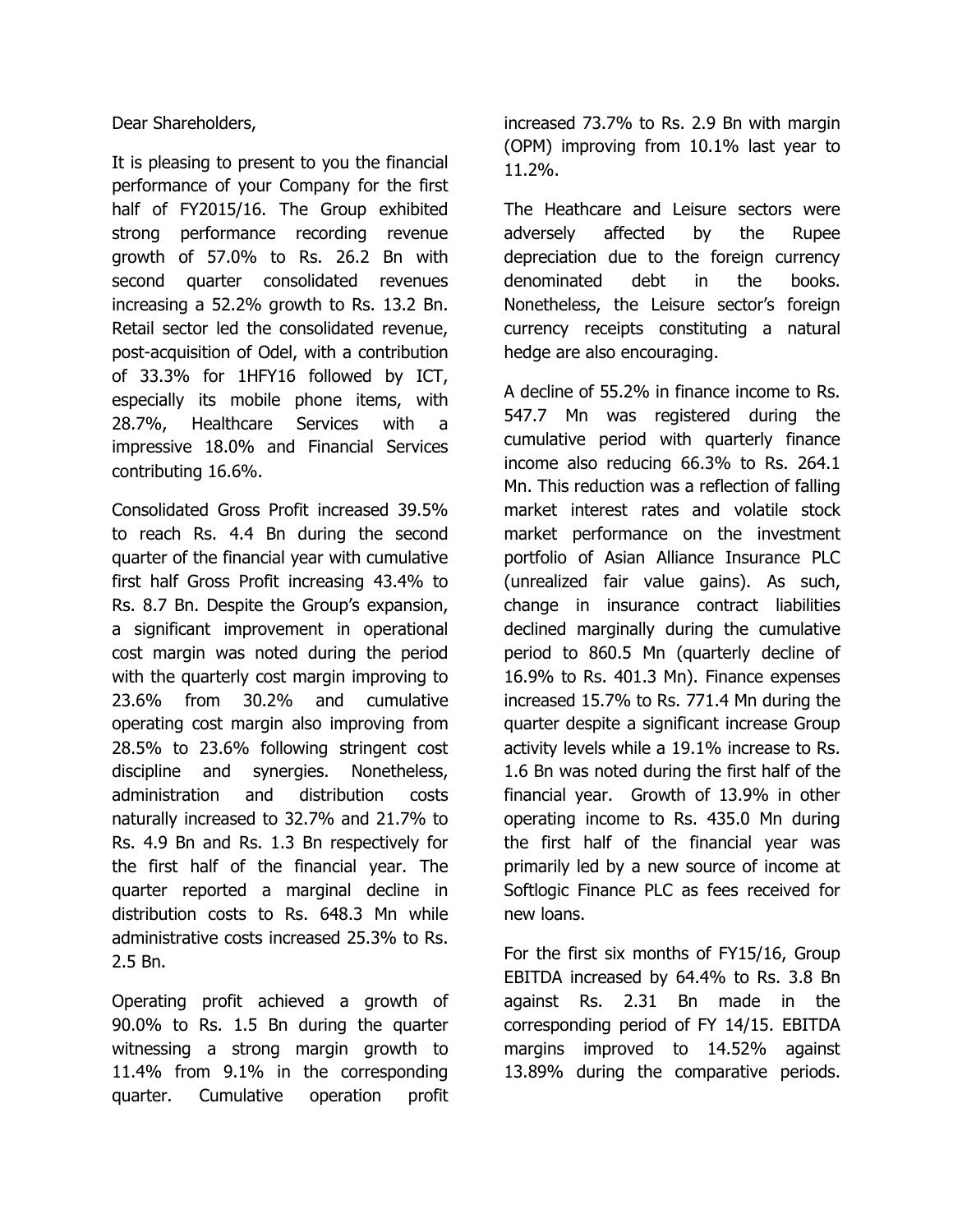This amply demonstrates the Group's increasing efficiency in managing resources.

Group PBT stood at Rs. 1.1 Bn after witnessing a steady increase of 47.5% for the cumulative period. The quarter too registered a growth of 39.1% to Rs, 593.7 Mn in PBT.

Profit for the period during the six months of FY2015/16 improved 18.4% to Rs. 685.4 Mn while the 2HFY16 reported Rs.381.2 Mn (up 7.7%). A gradual improvement in the performance of the fully-owned subsidiaries of your Company has been evident in the recent months with equity-holders earnings moving upwards.

### **Information & Communication Technology**

Information & Communication Technology more than doubled its revenue to Rs. 7.5 Bn during the 1HFY16 with the quarter registering a strong 88.2% increase in turnover to Rs. 3.7 Bn. This sector's contribution to the Group topline for 1HFY16 continued to improve to 28.7% from 22.4% in the comparative period.

This segment's operating profit improved 16.6% during the first half of FY2015/16 to Rs. 487.6 Mn (16.6% Group contribution). The quarter reported a segmental operating profit of Rs. 231.5 Mn which is a 10.1% growth making 15.4% of the Group operating profit.

Sector PBT improved 30.2% to Rs. 344.5 Mn during the cumulative period (Rs.167.2 Mn during 2QFY16, up 31.8%). ICT sector PAT increased 16.4% to Rs. 253.8 Mn during the 1HFY16 with quarter marking a growth of 12.6% to Rs. 122.4 Mn.

This significant improvement in the ICT business was driven by Samsung mobile handsets, the flagship company, Softlogic Mobile Distribution (Pvt) Ltd. which commenced operations in November 2014. The success of the mobile segment will be further boosted with the launch of 'HTC' handset range in September 2015. Our islandwide distribution channel, and the unparalleled customer care and after-sales service are key strengths supporting the newly initiated brands. 'Nokia' and 'Microsoft Lumia' handset sales continued with its steady market inroads with Samsung leading during the period under review. Group's B2B IT segment also progressed well.

### **Retail**

Retail sector doubled its topline during the first half of the financial year to Rs. 8.7 Bn and contributed 33.3% to Group turnover (25.6% contribution in the corresponding period). The quarter registered a strong growth of 98.9% to Rs. 4.4 Bn consequently Odel PLC's acquisition in September 2014. Increasing footfalls at existing stores and incremental revenues from new stores/ brands demonstrates strong potential for this segment. Operating profit reached Rs. 784.7 Mn during 1HFY16 (Versus Rs. 335.3 Mn in 1HFY15) while the quarterly operating profit of the sector grew to Rs. 427.6 Mn (up 136.8%). Despite the sector's accelerated expansion, synergies and cost controls helped witness significant improvements in operating profit margins during the cumulative period to 26.8% from 19.9% in the comparative period.

Sector's PBT improved significantly to Rs. 210.0 Mn (up 274.5%) for the quarter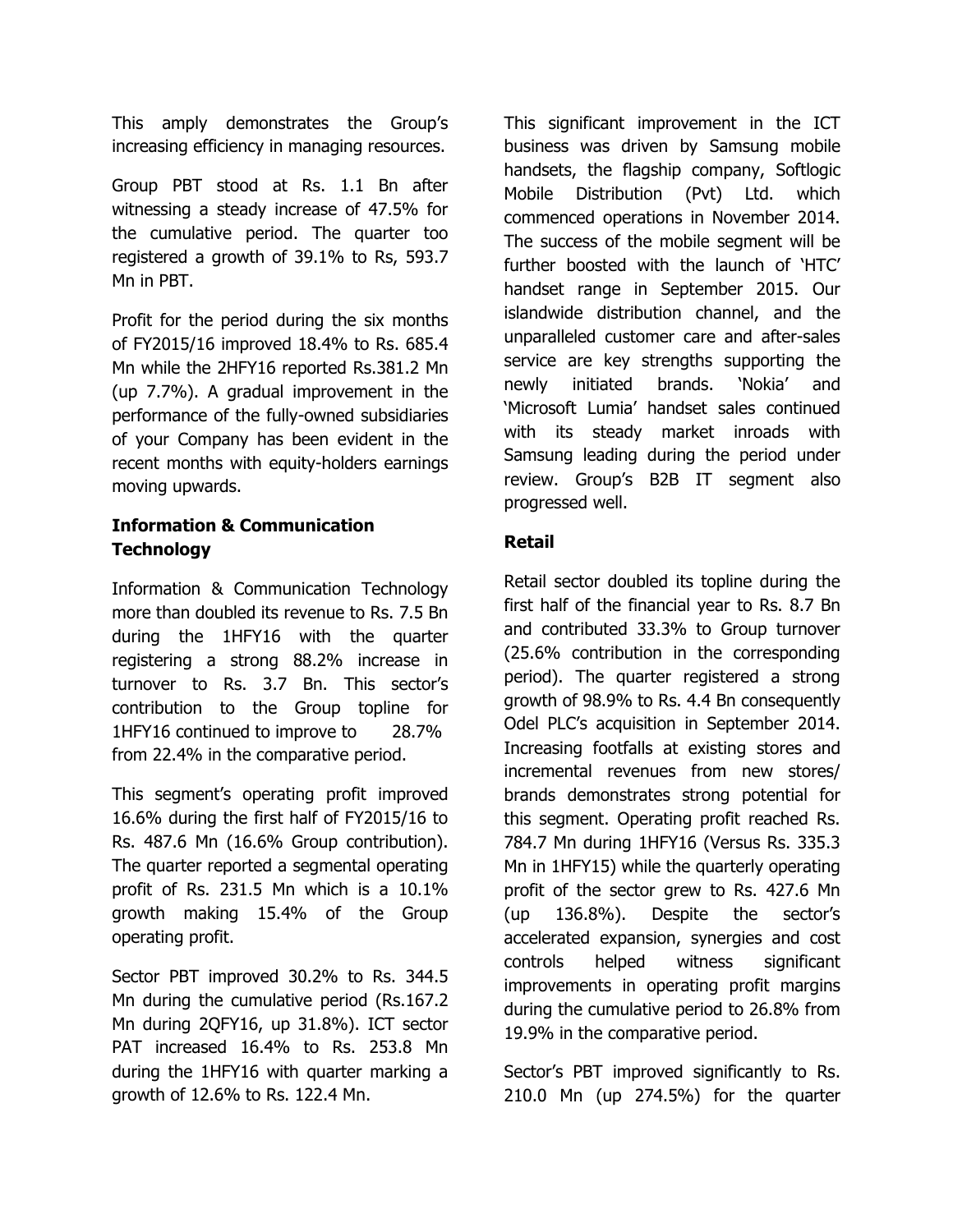pushing up the cumulative PBT by 175.5% to Rs. 320.9 Mn. Sectoral PAT for the quarter reached Rs. 151.5 Mn (up 163.7%) while cumulative PAT increased 61.7% to Rs. 230.4 Mn.

The Consumer Electronics opened its 14th Max showroom at Rajagiriya taking its cumulative retail space to 281,818 q.ft as of today with 218 total showrooms.

The Branded Apparel & Accessories division launched the latest eyewear collection of leading global brands at Odel recently. In this regard, Luxottica, a global leading brand in fashion eyewear and Bodyshop were set up. We also have signed distributorship agreements with 'Jack & Jones', 'Vero Moda' and 'Only'.

BURGER KING® recently opened its 8th restaurant at Liberty Plaza, Colombo 03.

The Furniture segment opened its first flagship store for 'Natuzzi', a leading global luxury furniture brand, in July 2015.

#### **Healthcare Services**

Healthcare Services maintained impressive performance during the six-month period. The Sector added Rs. 4.7 Bn to Group topline (18.0% contribution), which is 12.5% growth during 1HFY16. The quarter reported 15.0% increase to Rs. 2.4 Bn (i.e 18.2% contribution to the Group topline). Central Hospital Ltd led the revenue contributory ranking with 35.1%, Asiri Surgical Hospital PLC (29.6% of Group revenue) and Asiri Hospital Holdings PLC (27.6% of Group revenue). Operating profit (OP) of the sector was Rs. 506.5 Mn during the quarter with the cumulative OP of Rs. 1.0 Bn. Sector PBT stood at Rs. 374.5 Mn

(up 12.6%) during the quarter with the 1HFY16 reporting Rs. 775.2 Mn. Sector PAT for the cumulative period was Rs. 659.0 Mn.

The Kidney Transplant Unit of the Central Hospital Limited commenced on 15th October 2015. This purpose built state-ofthe-art offers services to both donor and recipient, and consist of a dedicated medical and nursing staff that are committed to deliver the highest safety and quality patient care.

151-bedroom, Kandy hospital has commenced construction of the building and the hospital is expected to be operational within a period of two-and-a-half years.

### **Financial Services**

Financial Services segment saw a 4.6% growth in topline to Rs. 2.2 Bn during 2QFY16 with its contribution to the Group revenue constituting 16.7% while cumulative sector revenue registered a 7.0% to Rs.4.4 Bn. The sector's PBT achieved Rs. 1.1 Bn for 1HFY16 while the quarter reported a PBT of Rs. 171.6 Mn.

Asian Alliance Insurance PLC saw its YTD total GWP at Rs. 3.1 Bn with Life premiums increasing by Rs. 582 Mn while General premiums increased by Rs. 174 Mn. This reflected an increase in GWP of 33% on a consolidated basis where Life and general operations grew by 40% and 21% respectively, versus industry growth rates of 20% for Life operations and 5% for GI operations.

Softlogic Finance PLC saw Loan Advances growing 4.6% compared to the previous year with SME loans contributing Rs. 6 Bn to the overall asset base, while Customer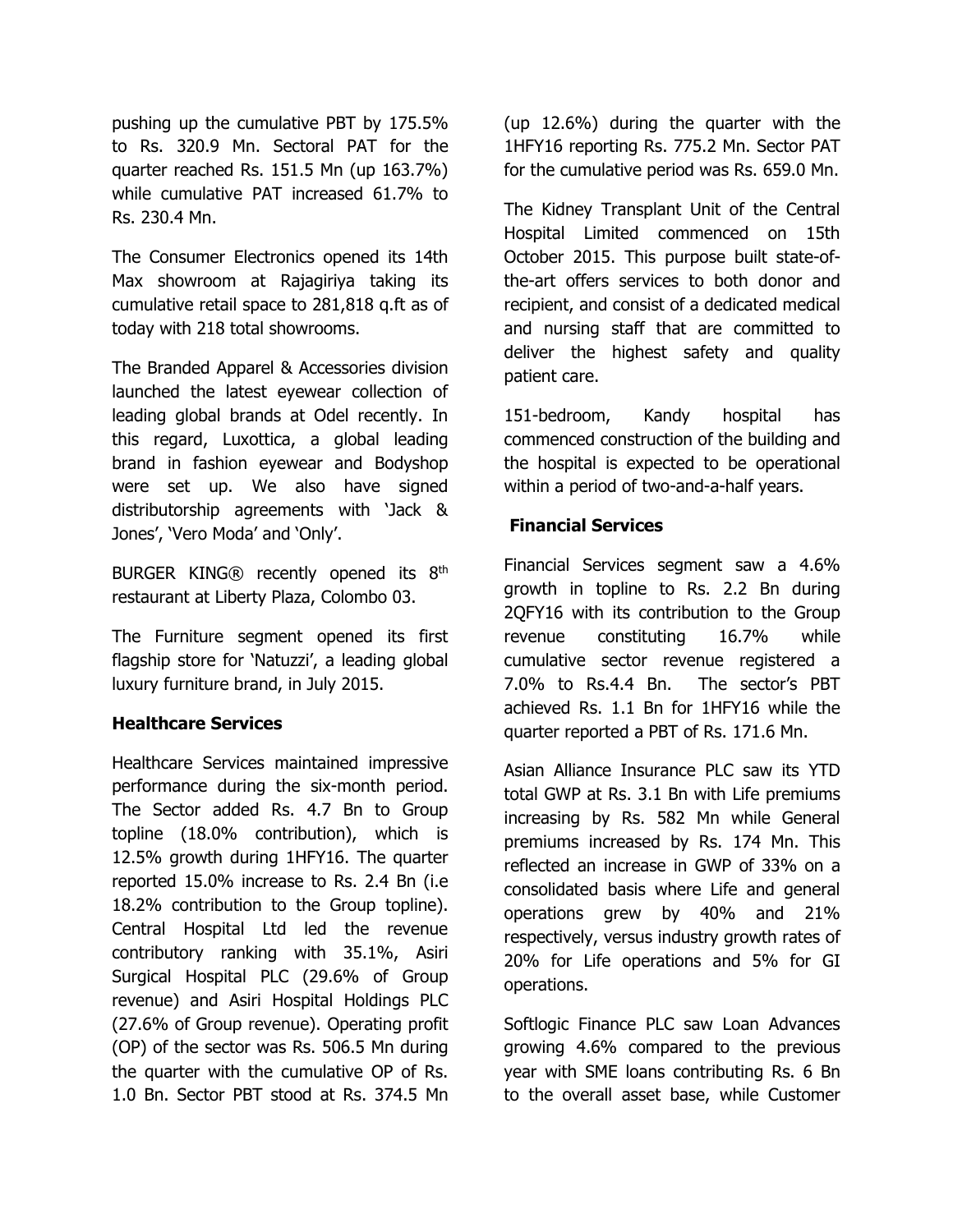Deposits increased 7.6% to Rs 12.9 Bn, with Total Assets of the Company recording Rs. 20.5 Bn.

Softlogic Stockbrokers contribution to the financial services profits were hampered due to unfavourable trading conditions witnessed in the Colombo Stock Exchange during the period under review.

### **Automobile**

A strong turnaround in revenues was noted in the automobile sector during the period under review. An improvement of 87.5% to Rs. 538.9 Mn was evident during 1HFY16 with quarterly revenue improving 58.2% to Rs. 242.0 Mn. The King Long bus sales contributed significantly to the sector revenue. Softlogic Automobiles (Pvt) Ltd. will be selling its  $50<sup>th</sup>$  luxury coach for year 2015 in November. The Service and Accident Repair segment, which worked closely with Group's insurance subsidiary, performed well during the period.

The liberation of the currency market in September has led the Rupee to depreciate in recent times. Monthly average for August was Rs. 133.9/ USD whilst October monthly average was Rs. 140.9/ USD. This had an impact on the selling price of the vehicles during the quarter. The full deposit margin requirement against Letters of Credit opened for the importation of cars has had an impact on the industry as a whole. However, there was a minimal impact on new vehicle sales following the announcement of vehicle loan facility increment from 70% to 90% in October.

We expect the Company to return to profitability in the next few coming quarters.

#### **Leisure**

Leisure sector registered a significant improvement in turnover with 144.1% increase in revenues to Rs. 341.5 Mn during the first half of the financial year whilet the quarter saw an improvement of 68.8% to Rs. 210.5 Mn. Ceysand Resorts was the prime driver of the sector performance. The resort performed well in line with expectations with the off-peak September quarter achieving an occupancy of 72%.

The fit-out of the guest rooms at Movenpick City Hotel is well underway while construction activity in September 2015 was elevated as the project is reaching completion targeted for 1Q16. The hotel's Swiss General Manager is now on board with the Operating Supplies and equipment procurement process commencing. We envisage the hotel to be fully operational by June 2016.

#### **Future Outlook**

With a clear policy direction we believe that implementing an investor-friendly policy measure would not only galvanize the economy but also encourage a robust corporate sector.

**-Sgd-Ashok Pathirage Chairman 13 November 2015**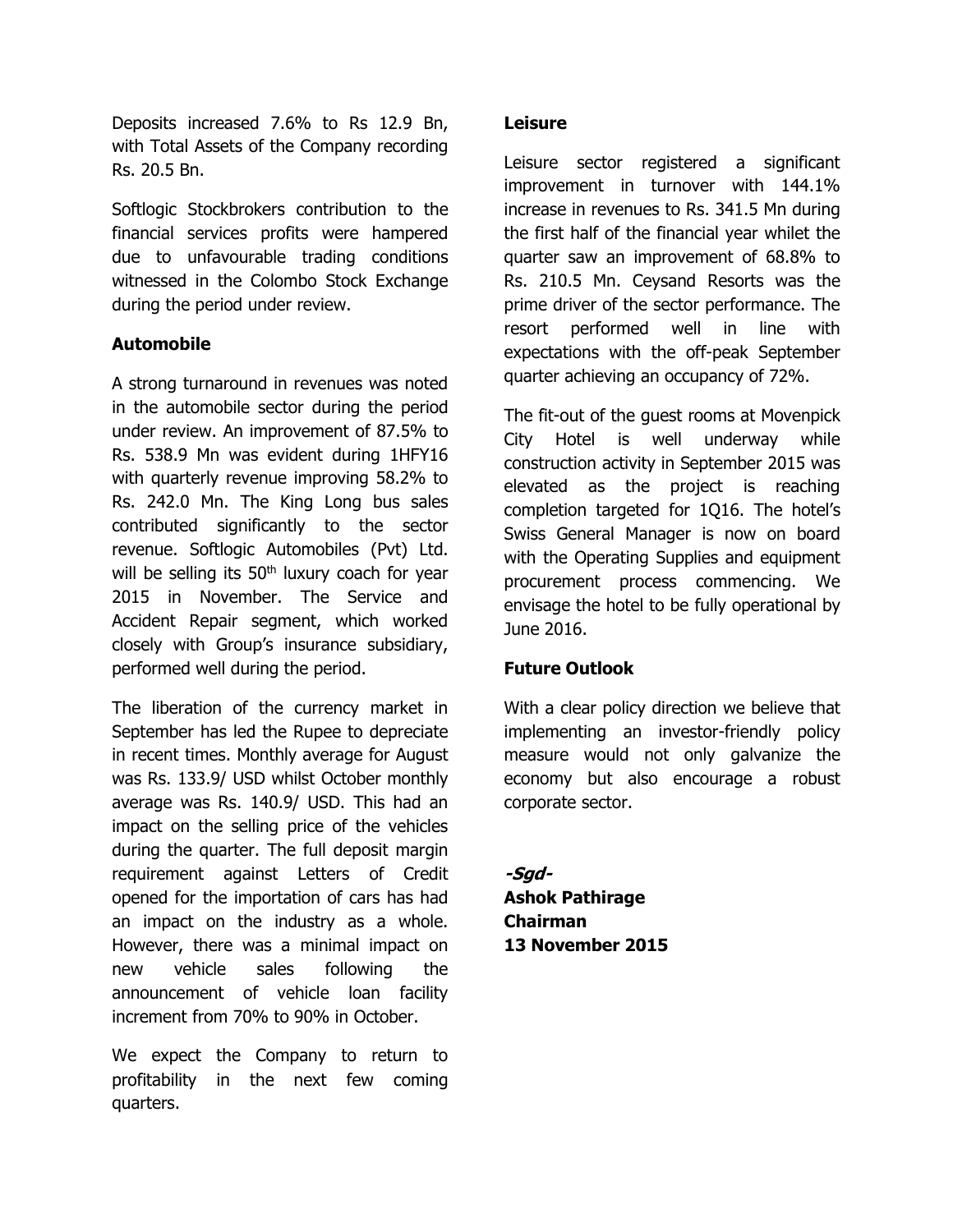### **CONSOLIDATED INCOME STATEMENT**

| In Rs.                                           | <b>Unaudited</b><br>6 months to<br>30-09-2015 | <b>Unaudited</b><br>6 months to<br>30-09-2014 | Change<br>as a<br>% | <b>Unaudited</b><br>3 months to<br>30-09-2015 | <b>Unaudited</b><br>3 months to<br>30-09-2014 | Change<br>as a<br>% | <b>Audited</b><br>12 months to<br>31-03-2015 |
|--------------------------------------------------|-----------------------------------------------|-----------------------------------------------|---------------------|-----------------------------------------------|-----------------------------------------------|---------------------|----------------------------------------------|
| Revenue                                          | 26,198,852,668                                | 16,690,787,758                                | 56.97               | 13, 161, 322, 648                             | 8,647,335,553                                 | 52.20               | 39,563,884,110                               |
| Cost of sales                                    | (17, 516, 078, 524)                           | (10,634,844,909)                              | 64.70               | (8,802,747,859)                               | (5,523,166,229)                               | 59.38               | (25, 447, 258, 306)                          |
| <b>Gross profit</b>                              | 8,682,774,144                                 | 6,055,942,849                                 | 43.38               | 4,358,574,789                                 | 3,124,169,324                                 | 39.51               | 14,116,625,804                               |
| Other operating income                           | 434,960,659                                   | 382,001,879                                   | 13.86               | 241,032,073                                   | 274,152,539                                   | (12.08)             | 1,162,561,036                                |
| Distribution expenses                            | (1,303,089,732)                               | (1,070,750,610)                               | 21.70               | (648, 314, 684)                               | (650, 712, 796)                               | (0.37)              | (2,016,859,252)                              |
| Administrative expenses                          | (4,883,226,307)                               | (3,679,054,367)                               | 32.73               | (2,451,829,783)                               | (1,957,562,294)                               | 25.25               | (9,010,634,418)                              |
| <b>Results from operating activities</b>         | 2,931,418,764                                 | 1,688,139,751                                 | 73.65               | 1,499,462,395                                 | 790,046,773                                   | 89.79               | 4,251,693,170                                |
| Finance income                                   | 547,696,182                                   | 1,222,959,793                                 | (55.22)             | 264,069,859                                   | 800,333,577                                   | (67.01)             | 1,122,173,265                                |
| Finance expenses                                 | (1,559,840,560)                               | (1,309,972,605)                               | 19.07               | (771,373,296)                                 | (684, 328, 738)                               | 12.72               | (2,692,809,554)                              |
| Net finance cost                                 | (1,012,144,378)                               | (87,012,812)                                  | 1,063.21            | (507, 303, 437)                               | 116,004,839                                   | (537.31)            | (1,570,636,289)                              |
| Change in fair value of investment property      |                                               |                                               |                     |                                               |                                               |                     | 526,702,000                                  |
| Change in insurance contract liabilities         | (860, 450, 133)                               | (885, 451, 468)                               | (2.82)              | (401, 293, 748)                               | (482, 924, 148)                               | (16.90)             | (944, 348, 980)                              |
| Share of profit of equity accounted investees    | 5,828,515                                     | 6,173,797                                     | (5.59)              | 2,857,137                                     | 3,831,870                                     | (25.44)             | 5,290,016                                    |
| Profit before tax                                | 1,064,652,768                                 | 721,849,268                                   | 47.49               | 593,722,347                                   | 426,959,334                                   | 39.06               | 2,268,699,917                                |
| Tax expense                                      | (379, 260, 375)                               | (142, 701, 621)                               | 165.77              | (212, 541, 989)                               | (73, 117, 907)                                | 190.68              | (449, 618, 026)                              |
| Profit for the period                            | 685,392,393                                   | 579,147,647                                   | 18.35               | 381,180,358                                   | 353,841,427                                   | 7.73                | 1,819,081,891                                |
| Attributable to:<br>Equity holders of the parent | 199,681,131                                   | 143,382,806                                   | 39.26               | 116,013,468                                   | 102,693,210                                   | 12.97               | 555,779,746                                  |
| Non controlling interest                         | 485,711,262                                   | 435,764,841                                   | 11.46               | 265,166,890                                   | 251,148,217                                   | 5.58                | 1,263,302,145                                |
|                                                  | 685,392,393                                   | 579,147,647                                   | 18.35               | 381,180,358                                   | 353,841,427                                   | 7.73                | 1,819,081,891                                |
|                                                  |                                               |                                               |                     |                                               |                                               |                     |                                              |
| Earnings per share - Basic (Rs.)                 | 0.26                                          | 0.19                                          | 39.32               | 0.15                                          | 0.13                                          | 13.02               | 0.72                                         |
| Dividend per share                               | 0.25                                          |                                               | $\blacksquare$      | ٠                                             | $\sim$                                        |                     |                                              |

Note : Figures in brackets indicate deductions.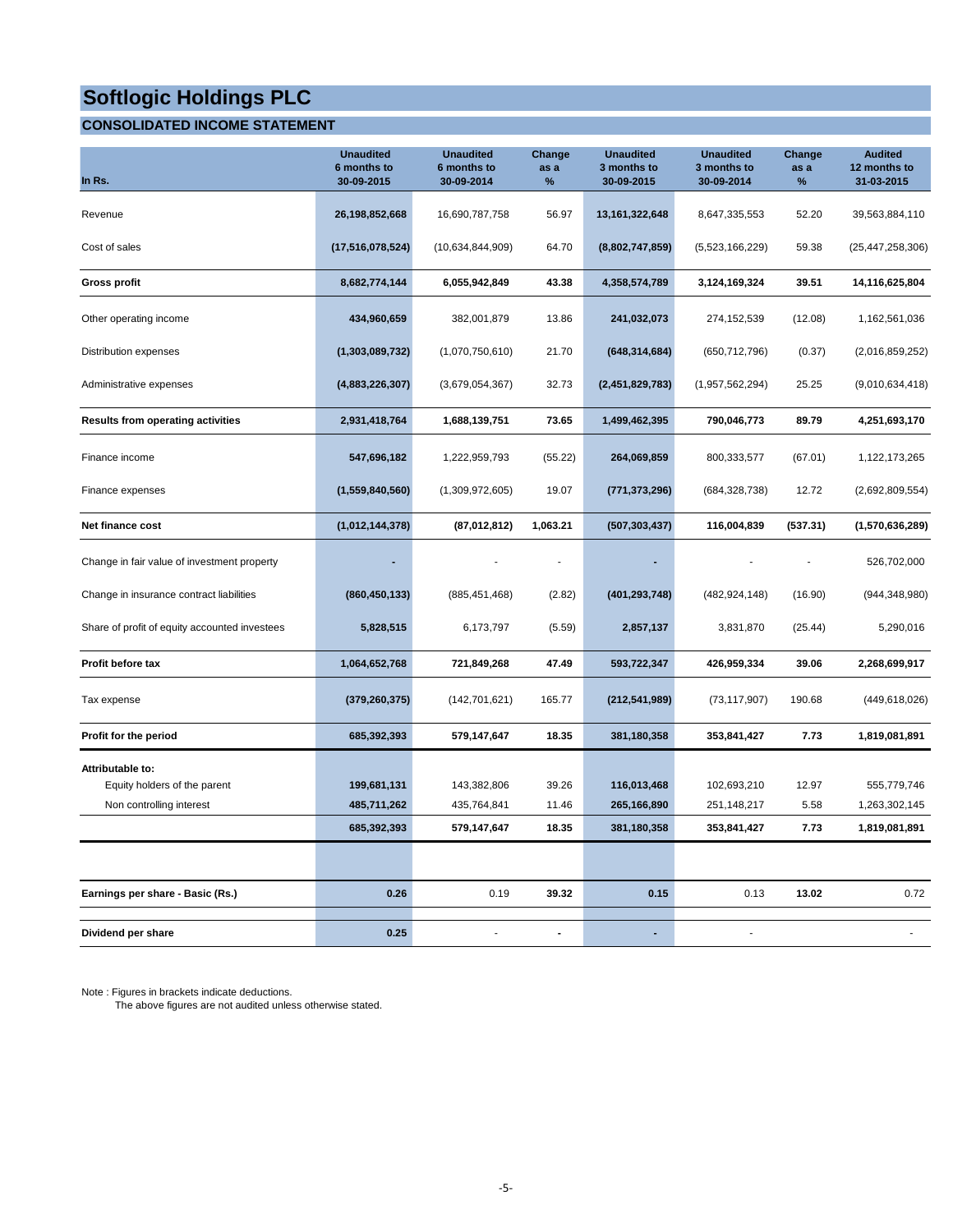### **CONSOLIDATED STATEMENT OF COMPREHENSIVE INCOME**

| In Rs.                                                                                                               | <b>Unaudited</b><br>6 months to<br>30-09-2015 | <b>Unaudited</b><br>6 months to<br>30-09-2014 | Change<br>as a<br>% | <b>Unaudited</b><br>3 months to<br>30-09-2015 | <b>Unaudited</b><br>3 months to<br>30-09-2014 | Change<br>as a<br>% | <b>Audited</b><br>12 months to<br>31-03-2015 |
|----------------------------------------------------------------------------------------------------------------------|-----------------------------------------------|-----------------------------------------------|---------------------|-----------------------------------------------|-----------------------------------------------|---------------------|----------------------------------------------|
| Profit for the period                                                                                                | 685,392,393                                   | 579,147,647                                   | 18.35               | 381,180,358                                   | 353,841,427                                   | 7.73                | 1,819,081,891                                |
| Other comprehensive income                                                                                           |                                               |                                               |                     |                                               |                                               |                     |                                              |
| comprehensive<br>Other<br>income<br>to<br>be<br>reclassified<br>to<br>income<br>statement<br>in<br>sbsequent periods |                                               |                                               |                     |                                               |                                               |                     |                                              |
| Currency translation of foreign operations                                                                           | 6,982,575                                     | 20,203,053                                    | (65.44)             | 7,829,111                                     | (1,604,543)                                   | (587.93)            | 48,583,081                                   |
| Net (loss) / gain on available-for-sale financial assets                                                             | (567, 391, 674)                               | 501,427,133                                   | (213.16)            | (799, 477, 759)                               | (119, 286, 813)                               | 570.21              | 16,245,855                                   |
|                                                                                                                      | (560, 409, 099)                               | 521,630,186                                   | (207.43)            | (791, 648, 648)                               | (120, 891, 356)                               | 554.84              | 64,828,936                                   |
| Other comprehensive income not to be<br>reclassified to income statement in<br>subsequent periods                    |                                               |                                               |                     |                                               |                                               |                     |                                              |
| Revaluation of land and buildings                                                                                    |                                               |                                               |                     |                                               |                                               |                     | 369,616,947                                  |
| Net change in fair value on derivative financial<br>instruments                                                      |                                               |                                               |                     |                                               |                                               |                     | 30,540,342                                   |
| Actuarial gains/ (loss) on retirement benefits                                                                       |                                               | (31, 361, 799)                                | (100.00)            |                                               | 31,583,559                                    | (100.00)            | (84, 380, 473)                               |
| Share of other comprehensive income of equity<br>accounted investments                                               | $\blacksquare$                                |                                               |                     |                                               |                                               |                     | 134,233                                      |
|                                                                                                                      | $\overline{a}$                                | (31, 361, 799)                                | (100.00)            |                                               | 31,583,559                                    | (100.00)            | 315,911,049                                  |
| Tax on other comprehensive income                                                                                    |                                               |                                               |                     |                                               |                                               |                     | (39, 411, 524)                               |
| Other comprehensive income for the period, net<br>of tax                                                             | (560, 409, 099)                               | 490,268,387                                   | 214.31              | (791, 648, 648)                               | (89, 307, 797)                                | (786.43)            | 341,328,461                                  |
| Total comprehensive income for the period, net<br>of tax                                                             | 124,983,294                                   | 1,069,416,034                                 | (88.31)             | (410, 468, 290)                               | 264,533,630                                   | 255.17              | 2,160,410,352                                |
|                                                                                                                      |                                               |                                               |                     |                                               |                                               |                     |                                              |
| Attributable to:                                                                                                     |                                               |                                               |                     |                                               |                                               |                     |                                              |
| Equity holders of the parent                                                                                         | (44, 768, 216)                                | 391,207,296                                   | 111.44              | (230, 690, 550)                               | (192, 375, 330)                               | (19.92)             | 760,741,038                                  |
| Non-controlling interest                                                                                             | 169,751,510                                   | 678,208,738                                   | (74.97)             | (179, 777, 740)                               | 456,908,960                                   | 139.35              | 1,399,669,314                                |
|                                                                                                                      | 124,983,294                                   | 1,069,416,034                                 | (88.31)             | (410, 468, 290)                               | 264,533,630                                   | 255.17              | 2,160,410,352                                |

Note : Figures in brackets indicate deductions.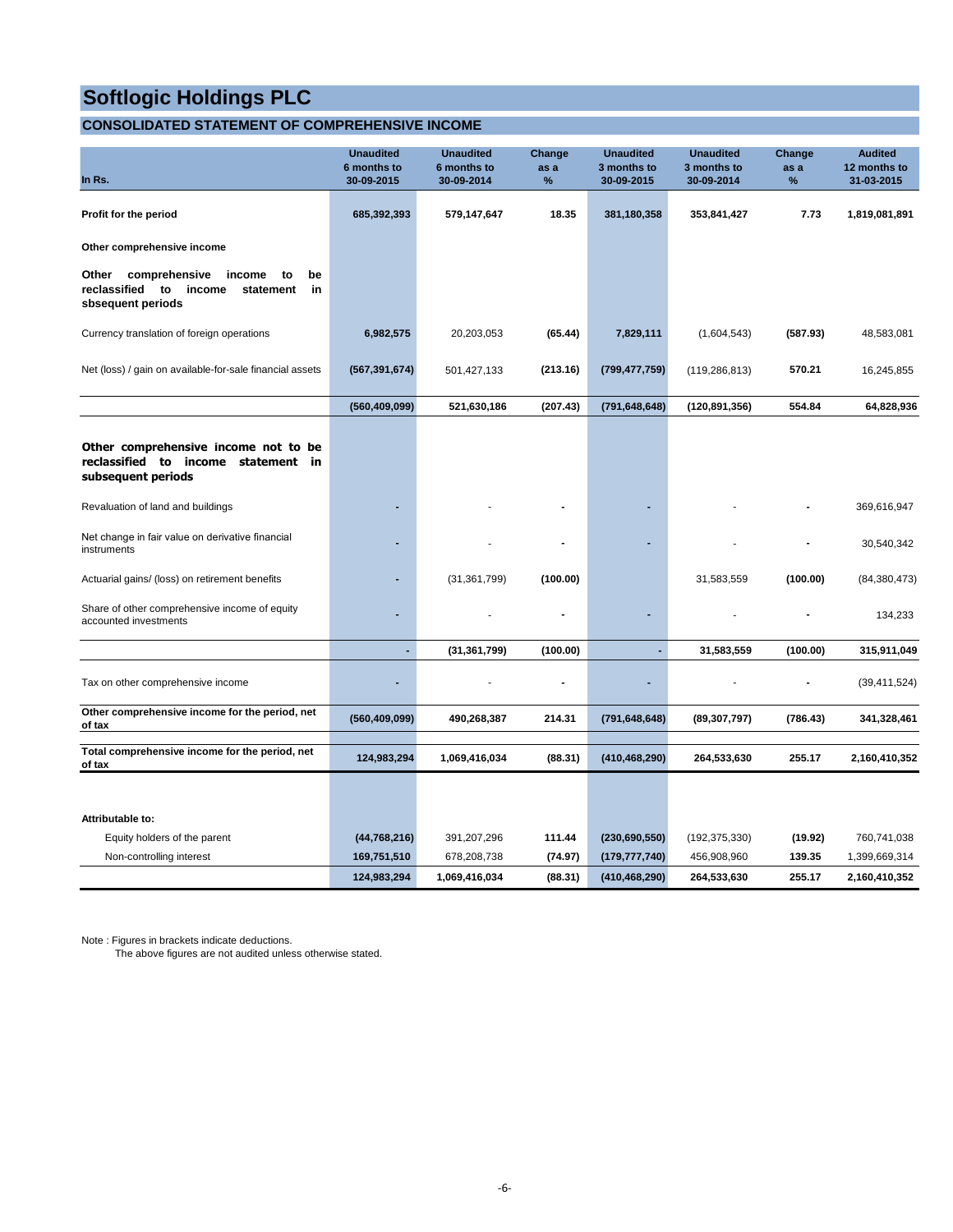#### **CONSOLIDATED STATEMENT OF FINANCIAL POSITION**

|                                                     | <b>Unaudited</b>                 | <b>Unaudited</b>                | <b>Audited</b>                  |
|-----------------------------------------------------|----------------------------------|---------------------------------|---------------------------------|
| In Rs.                                              | as at<br>30-09-2015              | as at<br>30-09-2014             | as at<br>31-03-2015             |
| <b>ASSETS</b>                                       |                                  |                                 |                                 |
| Non-current assets                                  |                                  |                                 |                                 |
| Property, plant and equipment                       | 26,433,884,945                   | 19,023,979,258                  | 24,909,536,887                  |
| Lease rentals paid in advance                       | 854,277,438                      | 855,314,383                     | 854,795,905                     |
| Investment property                                 | 94,848,000                       | 81,510,000                      | 94,848,000                      |
| Intangible assets                                   | 8,748,201,860                    | 7,654,599,389                   | 8,857,003,875                   |
| Investments in associates                           | 29,412,637                       | 2,731,844,617                   | 26,216,105                      |
| Other non-current financial assets                  | 12,075,754,400                   | 8,005,860,903                   | 9,087,649,679                   |
| Rental receivable on lease assets and hire purchase | 1,103,312,522                    | 3,219,572,715                   | 3,669,327,302                   |
| Other non current assets                            | 257,254,662                      | 283,221,237                     | 292,792,966                     |
| Deferred tax assets                                 | 267,600,506                      | 289,681,338                     | 318,527,576                     |
|                                                     | 49,864,546,970                   | 42,145,583,840                  | 48,110,698,295                  |
| <b>Current assets</b>                               |                                  |                                 |                                 |
| Inventories                                         | 8,158,929,320                    | 4,650,432,363                   | 7,669,562,845                   |
| Investment property                                 |                                  | 2,184,636,000                   | 2,698,000,000                   |
| Trade and other receivables                         | 8,851,482,618                    | 6,672,554,302                   | 6,622,803,106                   |
| Loans and advances                                  | 10,194,790,017                   | 4,246,055,362                   | 5,524,162,085                   |
| Rental receivable on lease assets and hire purchase | 533,730,547                      | 4,642,803,659                   | 2,881,969,879                   |
| Amounts due from related parties                    | 2,924,782                        | 1,694,686                       | 572,053                         |
| Other current assets                                | 4,490,865,763                    | 3,065,600,232                   | 3,760,097,208                   |
| Short term investments                              | 6,160,299,043                    | 6,957,175,256                   | 8,392,441,152                   |
| Cash in hand and at bank                            | 1,482,066,280                    | 1,670,165,480                   | 1,926,725,822                   |
|                                                     | 39,875,088,370                   | 34,091,117,340                  | 39,476,334,150                  |
| <b>Total assets</b>                                 | 89,739,635,340                   | 76,236,701,180                  | 87,587,032,445                  |
|                                                     |                                  |                                 |                                 |
| <b>EQUITY AND LIABILITIES</b>                       |                                  |                                 |                                 |
| Equity attributable to equity holders of the parent |                                  |                                 |                                 |
| Stated capital                                      | 5,089,000,000                    | 5,089,000,000                   | 5,089,000,000                   |
| Revenue reserves                                    | 1,147,718,328                    | 721,786,076                     | 1,167,195,634                   |
| Other components of equity                          | 1,110,006,702                    | 1,405,822,665                   | 1,368,340,826                   |
|                                                     | 7,346,725,030                    | 7,216,608,741                   | 7,624,536,460                   |
| Non controlling interests                           | 8,272,774,375                    | 7,249,262,033                   | 8, 157, 436, 153                |
| <b>Total equity</b>                                 | 15,619,499,405                   | 14,465,870,774                  | 15,781,972,613                  |
|                                                     |                                  |                                 |                                 |
| <b>Non-current liabilities</b>                      |                                  |                                 |                                 |
| Insurance contract liabilities                      | 5,989,722,472                    | 5,070,374,825                   | 5,129,272,339                   |
| Interest bearing borrowings                         | 22,427,838,071                   | 19,139,040,967                  | 22,844,291,422                  |
| Public deposits                                     | 1,775,908,022                    | 2,309,393,553                   | 2,214,295,787                   |
| Deferred tax liabilities                            | 298,111,430                      | 343,040,344                     | 314,257,283                     |
| Employee benefit liabilities                        | 700,103,537                      | 507,551,301                     | 655,925,545                     |
| Other deferred liabilities                          | 3,212,955                        | 3,024,547                       | 3,044,433                       |
| Other non current financial liabilities             | 22,403,078                       | 6,260,352                       | 31,710,620                      |
|                                                     | 31,217,299,565                   | 27,378,685,889                  | 31,192,797,429                  |
| <b>Current liabilities</b>                          |                                  |                                 |                                 |
| Trade and other payables                            | 8,358,096,594                    | 5,693,963,425                   | 7,041,840,113                   |
| Amounts due to related parties                      | 14,938,534                       | 17,940,213                      | 15,970,784                      |
| Income tax liabilities                              | 347,783,067                      | 133,546,541                     | 322,656,391<br>14,787,184,778   |
| Short term borrowings                               | 13,368,468,087                   | 13,314,024,987                  |                                 |
| Current portion of interest bearing borrowings      | 6,680,298,013                    | 3,003,381,164                   | 4,616,956,512                   |
| Other current liabilities                           | 922,983,110                      | 1,913,090,296                   | 2,330,891,786                   |
| Public deposits                                     | 11,204,778,988                   | 8,490,602,398                   | 9,838,760,403                   |
| Bank overdrafts                                     | 2,005,489,977                    | 1,825,595,493<br>34,392,144,517 | 1,658,001,636<br>40,612,262,403 |
| <b>Total equity and liabilities</b>                 | 42,902,836,370<br>89,739,635,340 | 76,236,701,180                  | 87,587,032,445                  |
|                                                     |                                  |                                 |                                 |

Note : Figures in brackets indicate deductions. The above figures are not audited unless otherwise stated.

I certify that the financial statements comply with the requirements of the Companies Act No. 7 of 2007.

 **-sgd-**Group Chief Financial Officer

The Board of directors is responsible for the preparation and presentation of these financial statements.

 **-sgd- -sgd-**Director Director

13 November 2015 Colombo

-7-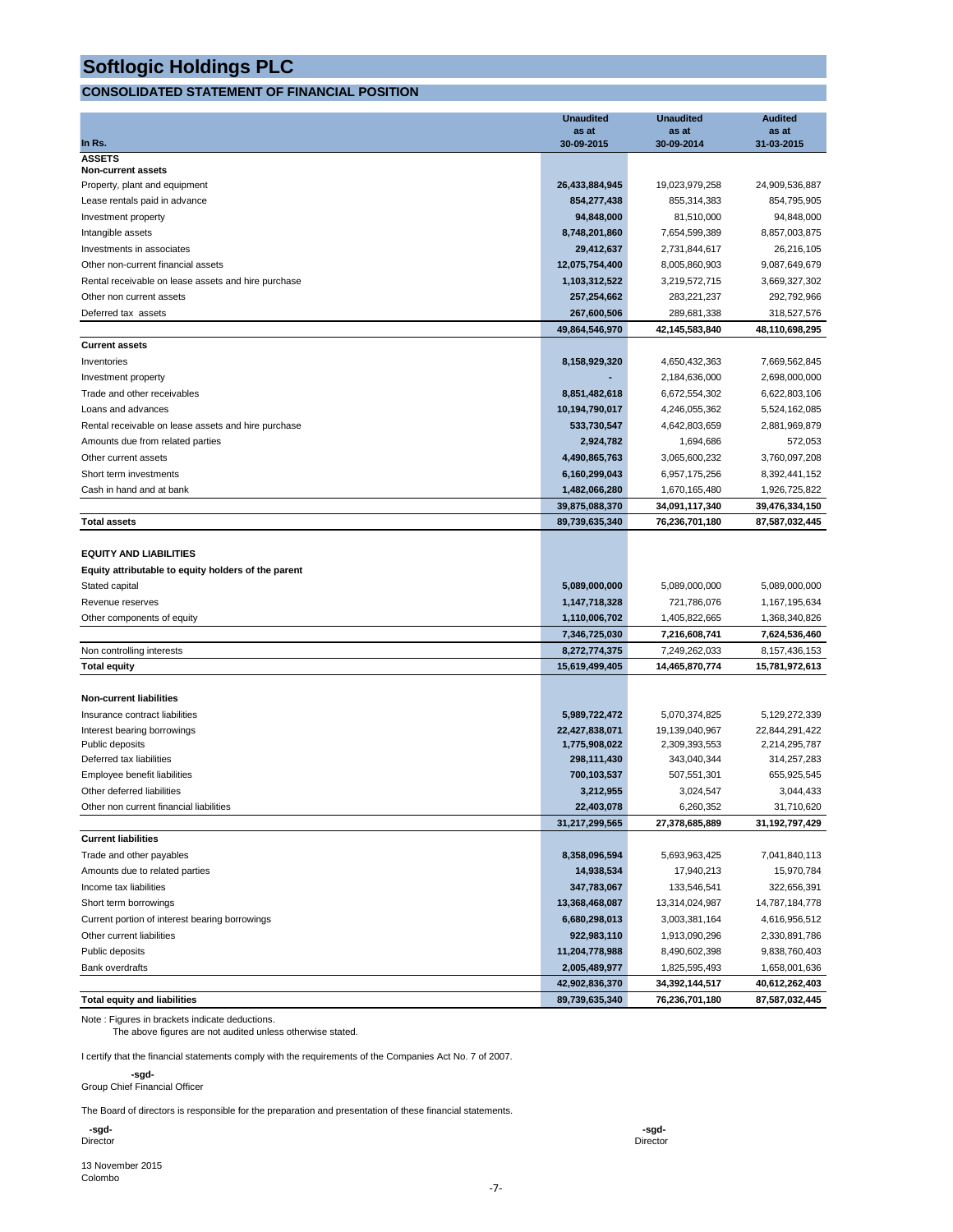#### **CONSOLIDATED CASH FLOW STATEMENT**

|                                                                                                                          | <b>Unaudited</b>                 | <b>Unaudited</b>                   | <b>Audited</b>                     |
|--------------------------------------------------------------------------------------------------------------------------|----------------------------------|------------------------------------|------------------------------------|
| In Rs.                                                                                                                   | 6 months to<br>30-06-2015        | 6 months to<br>30-06-2014          | 12 months to<br>31-03-2015         |
|                                                                                                                          |                                  |                                    |                                    |
| <b>CASH FLOWS FROM OPERATING ACTIVITIES</b>                                                                              |                                  |                                    |                                    |
| Profit/ (loss) before tax                                                                                                | 1,064,652,768                    | 721,849,268                        | 2,268,699,917                      |
| <b>Adjustments for:</b>                                                                                                  |                                  |                                    |                                    |
| Finance income                                                                                                           | (547, 696, 182)                  | (1,222,959,793)                    | (1, 122, 173, 265)                 |
| Finance cost                                                                                                             | 1,559,840,560                    | 1,309,972,605                      | 2,692,809,554                      |
| Change in fair value of investment property                                                                              |                                  |                                    | (526, 702, 000)                    |
| Share of results of associates<br>Gratuity provision and related costs                                                   | 5,828,515<br>73,243,300          | (6, 173, 797)<br>56,348,605        | (5,290,016)<br>140,196,129         |
| Provisions for/ write off of impaired receivables                                                                        | 27,800,000                       | 29,345,388                         | 96,689,666                         |
| Provision for impairment of inventories                                                                                  | 80,200,000                       | 18,915,328                         | 190,001,431                        |
| Depreciation of property, plant and equipment                                                                            | 731,885,205                      | 512,782,462                        | 1,189,997,919                      |
| Profit on sale of property, plant and equipment                                                                          | (852, 583)                       | (12, 221, 094)                     | (24, 486, 006)                     |
| Profit on sale of investment property<br>Profit on sale of investments                                                   | (2,000,000)<br>(73,910,483)      | (131, 571, 179)                    | (644, 439, 532)                    |
| Unrealised (gain)/ loss on foreign exchange                                                                              | 115,392,442                      | 31,278,719                         | (65, 919, 502)                     |
| Amortisation/ impairment of intangible assets                                                                            | 140,344,235                      | 112,835,772                        | 248,049,626                        |
| Amortisation of prepaid lease rentals                                                                                    | 518,467                          | 518,467                            | 1,036,939                          |
| Increase / (decrease) in deferred income                                                                                 | 30,580,549                       | (934, 629)                         | 64,246,524                         |
| Impairment & derecognition of property, plant & equipment and Intangible assets<br>Profit before working capital changes | 18,622,081<br>3,224,448,874      | 5,589,573<br>1,425,575,695         | 29,141,735<br>4,531,859,119        |
|                                                                                                                          |                                  |                                    |                                    |
| (Increase) / decrease in inventories                                                                                     | (569, 566, 474)                  | 440,006,159                        | (1,317,762,392)                    |
| (Increase) / decrease in trade and other receivables                                                                     | (2, 256, 479, 512)               | (1,595,766,336)                    | (1,974,792,070)                    |
| (Increase) / decrease in loans and advances                                                                              | (5,494,129,527)                  | (2,273,289,201)                    | (5,344,525,114)                    |
| (Increase) / decrease in investments in lease and hire purchase<br>(Increase) / decrease in other current assets         | 4,914,254,111<br>(730, 768, 555) | 492,989,602<br>(291, 699, 782)     | 1,828,266,427<br>(1,083,438,824)   |
| (Increase) / decrease in amounts due from related parties                                                                | (2,352,729)                      | (916, 226)                         | 206,407                            |
| Increase / (decrease) in trade and other payables                                                                        | 1,316,256,481                    | (83,808,884)                       | 1,033,858,656                      |
| Increase / (decrease) in amounts due to related parties                                                                  | (1,032,250)                      | (1,568,389)                        | (3,537,818)                        |
| Increase / (decrease) in other current liabilities                                                                       | (238, 320, 704)                  | 1,139,706,658                      | 1,394,780,108                      |
| Increase / (decrease) in public deposits<br>Increase / (decrease) in insurance provision                                 | 927,630,820<br>860,450,133       | 1,496,250,604<br>885,451,468       | 2,749,310,843<br>944,348,982       |
| Cash generated from/ (used in) operations                                                                                | 1,950,390,668                    | 1,632,931,368                      | 2,758,574,324                      |
|                                                                                                                          |                                  |                                    |                                    |
| Finance income received                                                                                                  | 343,676,814                      | 1,195,749,581                      | 653,876,070                        |
| Finance expenses paid                                                                                                    | (1,494,897,887)                  | (1,300,907,150)                    | (2,619,644,709)                    |
| Dividend received<br>Tax paid                                                                                            | 1,000,000<br>(295, 593, 069)     | 1,000,000<br>(153, 330, 129)       | 1,000,000<br>(296, 639, 907)       |
| Gratuity paid                                                                                                            | (29,065,308)                     | (23,796,618)                       | (71, 288, 846)                     |
| Net cash flow from/ (used in) operating activities                                                                       | 475,511,218                      | 1,351,647,052                      | 425,876,932                        |
|                                                                                                                          |                                  |                                    |                                    |
| <b>CASH FLOWS FROM /(USED IN) INVESTING ACTIVITIES</b>                                                                   |                                  |                                    |                                    |
| Purchase and construction of property, plant and equipment<br>Addition to prepaid lease rentals                          | (2,085,449,233)                  | (1,929,647,671)<br>(702, 520, 660) | (4,023,075,585)<br>(702, 520, 660) |
| Addition to intangible assets                                                                                            | (40, 499, 898)                   | (45,060,845)                       | (71, 178, 662)                     |
| (Increase)/ decrease in other non current assets                                                                         | 35,538,305                       | (140, 254, 696)                    | (114, 585, 768)                    |
| (Purchase) / disposal of short term investments (net)                                                                    | (1,080,905,680)                  | 40,100,727                         | 3,007,229,282                      |
| Dividends Received<br>(Purchase) / disposal of other non current financial assets                                        | 10,752,856<br>(694, 497, 166)    | 27,210,212<br>(1,233,878,896)      | 141,855,097                        |
|                                                                                                                          |                                  |                                    |                                    |
|                                                                                                                          |                                  |                                    | (858, 863, 791)                    |
| Proceeds from disposal of controlling interest<br>Acquisition of business, net of cash acquired                          |                                  |                                    | 347,856,250<br>(5,817,191,859)     |
| Investment in associate                                                                                                  |                                  | (2,703,653,078)                    |                                    |
| Proceeds from sale of investment property                                                                                | 1,500,000,000                    |                                    |                                    |
| Proceeds from sale of property, plant and equipment                                                                      | 66,333,860                       | 27.119.399                         | 124.167.193                        |
| Net cash flow from/ (used in) investing activities                                                                       | (2, 288, 726, 956)               | (6,660,585,508)                    | (7,966,308,503)                    |
| CASH FLOWS FROM / (USED IN) FINANCING ACTIVITIES                                                                         |                                  |                                    |                                    |
| Dividend paid to non controlling interest                                                                                | (27, 349, 156)                   |                                    | (514, 879, 693)                    |
| Dividend paid to equity holders of parent                                                                                | (193, 602, 075)                  |                                    |                                    |
| Proceeds from shareholders with non-controlling interest on issue of rights in subsidiaries                              |                                  | 177,776,292                        | 311,113,243                        |
| Proceeds from long term borrowings                                                                                       | 6,651,688,464                    | 8,057,685,372                      | 18,538,930,076                     |
| (Increase) / decrease of controlling interest<br>(Increase) / decrease in other non current financial liabilities        | (65,981,381)<br>(9,307,542)      | (118, 471, 800)                    | (179, 401, 247)<br>25,450,268      |
| Repayment of long term borrowings                                                                                        | (5,071,195,509)                  | (3, 145, 716, 498)                 | (8,799,899,215)                    |
| Proceeds from / (repayment of) short term borrowings (net)                                                               | (1,418,716,691)                  | 1,491,909,010                      | 2,140,258,979                      |
| Direct cost on issue of shares                                                                                           | (523, 890)                       | (12, 343, 758)                     | (14, 325, 748)                     |
| Unamortisation of debenture issue expense/ loan processing fee                                                           |                                  |                                    | (17, 878, 920)                     |
| Net cash flow from financing activities                                                                                  | (134, 987, 780)                  | 6,450,838,618                      | 11,489,367,743                     |
| NET INCREASE / (DECREASE) IN CASH AND CASH EQUIVALENTS                                                                   | (1,948,203,518)                  | 1,141,900,162                      | 3,948,936,172                      |
| CASH AND CASH EQUIVALENTS AT THE BEGINNING                                                                               | 5,648,046,408                    | 1,700,038,527                      | 1,700,038,527                      |
| Effect of exchange rate changes                                                                                          | (138, 492)                       | (183, 460)                         | (928, 291)                         |
| CASH AND CASH EQUIVALENTS AT THE END                                                                                     | 3,699,704,398                    | 2,841,755,229                      | 5,648,046,408                      |
| ANALYSIS OF CASH AND CASH EQUIVALENTS                                                                                    |                                  |                                    |                                    |
| <b>Favourable balances</b>                                                                                               |                                  |                                    |                                    |
| Cash in hand and at Bank                                                                                                 | 1,482,066,280                    | 1,670,165,480                      | 1,926,725,822                      |
| Short term investments<br>Unfavourable balances<br>Bank overdrafts                                                       | 4,223,128,095<br>(2,005,489,977) | 2,997,185,242<br>(1,825,595,493)   | 5,379,322,222<br>(1,658,001,636)   |

Note : Figures in brackets indicate deductions. The above figures are not audited unless otherwise stated.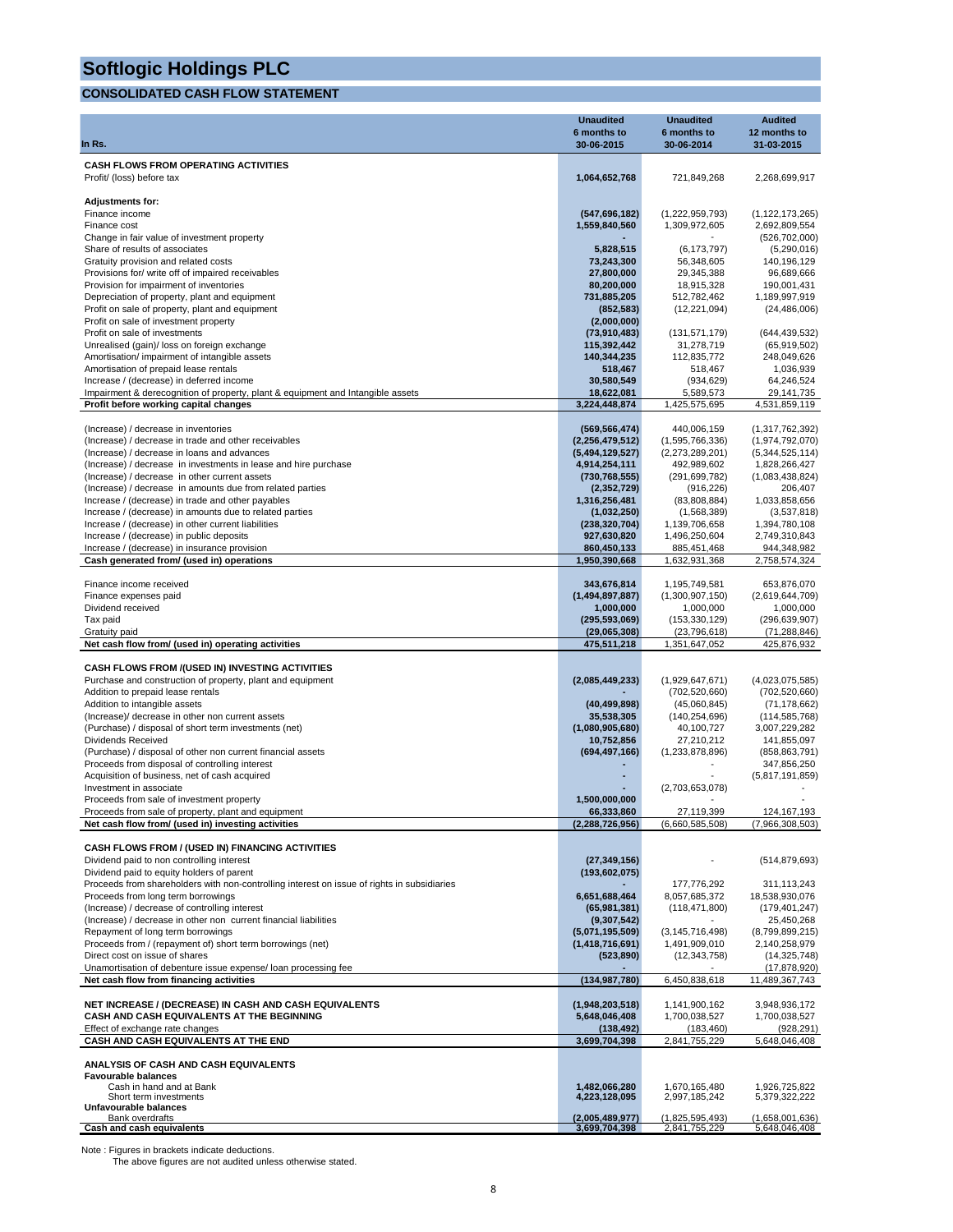#### **CONSOLIDATED STATEMENT OF CHANGES IN EQUITY**

| <b>GROUP</b>                                    |                          |                          |                            |                        |                                          |                          |                          |                 |                 |                             |                 |
|-------------------------------------------------|--------------------------|--------------------------|----------------------------|------------------------|------------------------------------------|--------------------------|--------------------------|-----------------|-----------------|-----------------------------|-----------------|
|                                                 |                          |                          |                            |                        | Attributable to equity holders of parent |                          |                          |                 |                 |                             |                 |
|                                                 | <b>Stated</b>            | <b>Treasury</b>          | <b>Revaluation reserve</b> | <b>Exchange</b>        | Available-for-sale                       | <b>Statutory</b>         | Other                    | <b>Revenue</b>  |                 | Non controlling<br>interest | Tota<br>equity  |
| In Rs.                                          | capital                  | <b>Shares</b>            |                            | translation<br>reserve | reserve                                  | reserve fund             | reserves                 | reserve         | <b>Total</b>    |                             |                 |
| As at 01 April 2015                             | 5,089,000,000            | (55, 921, 185)           | 1,636,375,397              | (26, 775, 781)         | 200,328,059                              | 116,532,044              | (502, 197, 708)          | 1,167,195,634   | 7,624,536,460   | 8, 157, 436, 153            | 15,781,972,613  |
| Profit for the period                           | $\overline{a}$           |                          |                            | ٠                      |                                          |                          | $\overline{\phantom{a}}$ | 199,681,131     | 199,681,131     | 485,711,262                 | 685,392,393     |
| Other Comprehensive income                      | $\overline{\phantom{a}}$ |                          |                            | 6,982,575              | (251, 431, 922)                          |                          | $\overline{\phantom{a}}$ | ۰.              | (244, 449, 347) | (315, 959, 752)             | (560, 409, 099) |
| <b>Total Comprehensive income</b>               | $\overline{\phantom{a}}$ |                          |                            | 6,982,575              | (251, 431, 922)                          |                          | ٠                        | 199,681,131     | (44, 768, 216)  | 169,751,510                 | 124,983,294     |
| Direct cost on issue of shares                  |                          |                          |                            | ٠                      | . .                                      |                          | $\sim$                   | (522, 993)      | (522, 993)      | (898)                       | (523, 891)      |
| Transfer to reserve fund                        |                          |                          |                            | ٠                      | $\overline{\phantom{a}}$                 | 25,033,369               | $\overline{\phantom{a}}$ | (25,033,369)    |                 |                             |                 |
| Acquisitions, disposals and changes in holding  |                          |                          |                            | ٠                      |                                          | $\overline{\phantom{a}}$ | (38, 918, 146)           | $\sim$          | (38,918,146)    | (27,063,235)                | (65,981,381)    |
| Dividend paid                                   |                          |                          |                            | ٠                      |                                          |                          | $\sim$                   | (193, 602, 075) | (193, 602, 075) |                             | (193, 602, 075) |
| Subsidiary dividend to non controlling interest | $\sim$                   | $\overline{\phantom{a}}$ |                            | ٠                      | $\overline{\phantom{a}}$                 | $\overline{\phantom{a}}$ | $\sim$                   | ٠               | $\blacksquare$  | (27, 349, 155)              | (27, 349, 155)  |
| As at 30 September 2015                         | 5,089,000,000            | (55, 921, 185)           | 1,636,375,397              | (19,793,206)           | (51, 103, 863)                           | 141,565,413              | (541, 115, 854)          | 1,147,718,328   | 7,346,725,030   | 8,272,774,375               | 15,619,499,405  |
|                                                 |                          |                          |                            |                        |                                          |                          |                          |                 |                 |                             |                 |
| As at 01 April 2014                             | 5,089,000,000            | (55, 921, 185)           | 1,461,774,873              | (75, 358, 862)         | 176,573,503                              | 149, 167, 942            | (572, 303, 697)          | 628,907,045     | 6,801,839,619   | 6,548,905,153               | 13,350,744,772  |
| Profit for the period                           |                          |                          |                            | ٠                      |                                          |                          | $\overline{\phantom{a}}$ | 143,382,806     | 143,382,806     | 435,764,841                 | 579,147,647     |
| Other Comprehensive income                      | $\sim$                   | $\sim$                   | <b>COL</b>                 | 20,203,053             | 247,970,998                              | $\overline{\phantom{a}}$ | $\sim$                   | (20, 349, 561)  | 247,824,490     | 242,443,897                 | 490,268,387     |
| <b>Total Comprehensive income</b>               |                          |                          |                            | 20,203,053             | 247,970,998                              |                          | $\sim$                   | 123,033,245     | 391,207,296     | 678,208,738                 | 1,069,416,034   |

Direct cost on share issue - - - - - - - (10,285,508) **(10,285,508)** (2,058,250) **(12,343,758)** Transfer to reserve fund - - - - - 19,868,706 - (19,868,706) **-** - **-**  Acquisitions, disposals and changes in holding - - - - - - 33,847,334 - **33,847,334** 24,206,392 **58,053,726 As at 30 September 2014** 5,089,000,000 (55,921,185) 1,461,774,873 (55,155,809) 424,544,501 169,036,648 (538,456,363) 721,786,076 **7,216,608,741** 7,249,262,033 **14,465,870,774** 

Note : Figures in brackets indicate deductions.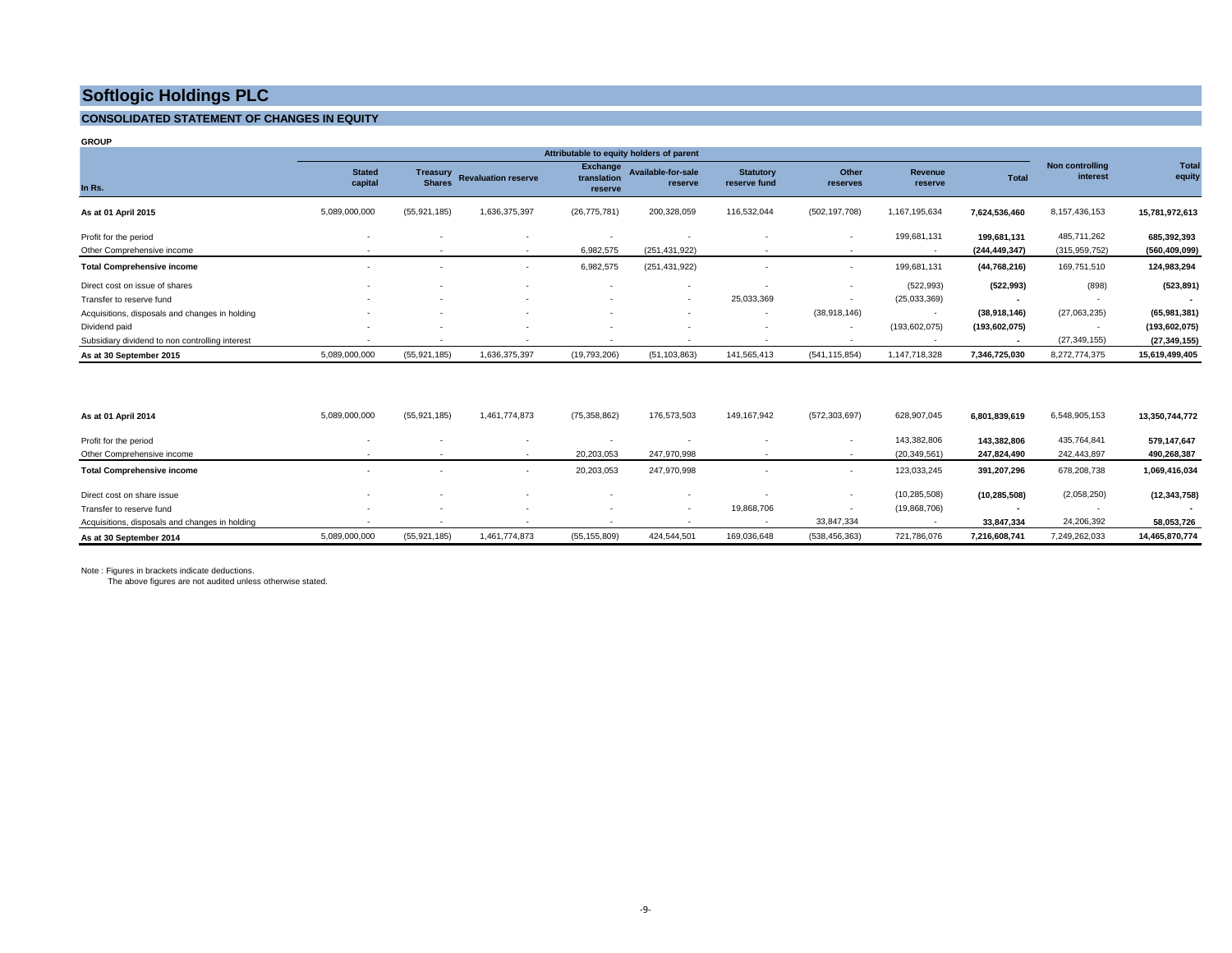### **COMPANY INCOME STATEMENT**

| In Rs.                                      | <b>Unaudited</b><br>6 months to<br>30-09-2015 | <b>Unaudited</b><br>6 months to<br>30-09-2014 | Change<br>as a<br>%          | <b>Unaudited</b><br>3 months to<br>30-09-2015 | <b>Unaudited</b><br>3 months to<br>30-09-2014 | Change<br>as a<br>% | <b>Audited</b><br>12 months to<br>31-03-2015 |
|---------------------------------------------|-----------------------------------------------|-----------------------------------------------|------------------------------|-----------------------------------------------|-----------------------------------------------|---------------------|----------------------------------------------|
| Revenue                                     | 295,469,716                                   | 204,253,820                                   | 44.66                        | 147,785,316                                   | 102,531,810                                   | 44.14               | 416,018,805                                  |
| Cost of sales                               | (87,050,622)                                  | (42, 188, 370)                                | 106.34                       | (44, 495, 370)                                | (21, 574, 600)                                | 106.24              | (80,991,653)                                 |
| <b>Gross profit</b>                         | 208,419,094                                   | 162,065,450                                   | 28.60                        | 103,289,946                                   | 80,957,210                                    | 27.59               | 335,027,152                                  |
| Dividend income                             | 146,473,425                                   | 114,900,000                                   | 27.48                        | 145,297,168                                   | 114,725,954                                   | 26.65               | 961,271,765                                  |
| Other operating income                      | 12,498,918                                    | 1,977,819                                     | 531.95                       | 7,651,495                                     | 104,600                                       | 7,215.00            | 108,111,472                                  |
| Administrative expenses                     | (157, 523, 262)                               | (130, 960, 382)                               | 20.28                        | (77, 928, 106)                                | (67, 565, 822)                                | 15.34               | (347, 890, 153)                              |
| <b>Results from operating activities</b>    | 209,868,175                                   | 147,982,887                                   | 41.82                        | 178,310,503                                   | 128,221,942                                   | 39.06               | 1,056,520,236                                |
| Finance income                              | 152,644,076                                   | 112,460,085                                   | 35.73                        | 77,807,480                                    | 66,677,692                                    | 16.69               | 201,540,615                                  |
| Finance expenses                            | (553, 102, 403)                               | (473, 562, 440)                               | 16.80                        | (280, 863, 824)                               | (231, 699, 408)                               | 21.22               | (1,006,903,157)                              |
| Net finance cost                            | (400, 458, 327)                               | (361, 102, 355)                               | 10.90                        | (203, 056, 344)                               | (165, 021, 716)                               | 23.05               | (805, 362, 542)                              |
| Change in fair value of investment property |                                               |                                               |                              |                                               |                                               |                     | 40,736,886                                   |
| Profit/ (loss) before tax                   | (190, 590, 152)                               | (213, 119, 468)                               | (10.57)                      | (24, 745, 841)                                | (36,799,774)                                  | (32.76)             | 291,894,580                                  |
| Tax expense                                 | (4,000,000)                                   |                                               | $\qquad \qquad \blacksquare$ | (2,000,000)                                   |                                               |                     | 28,417,501                                   |
| Profit/ (loss) for the period               | (194, 590, 152)                               | (213, 119, 468)                               | (8.69)                       | (26, 745, 841)                                | (36,799,774)                                  | (27.32)             | 320,312,081                                  |

Note : Figures in brackets indicate deductions.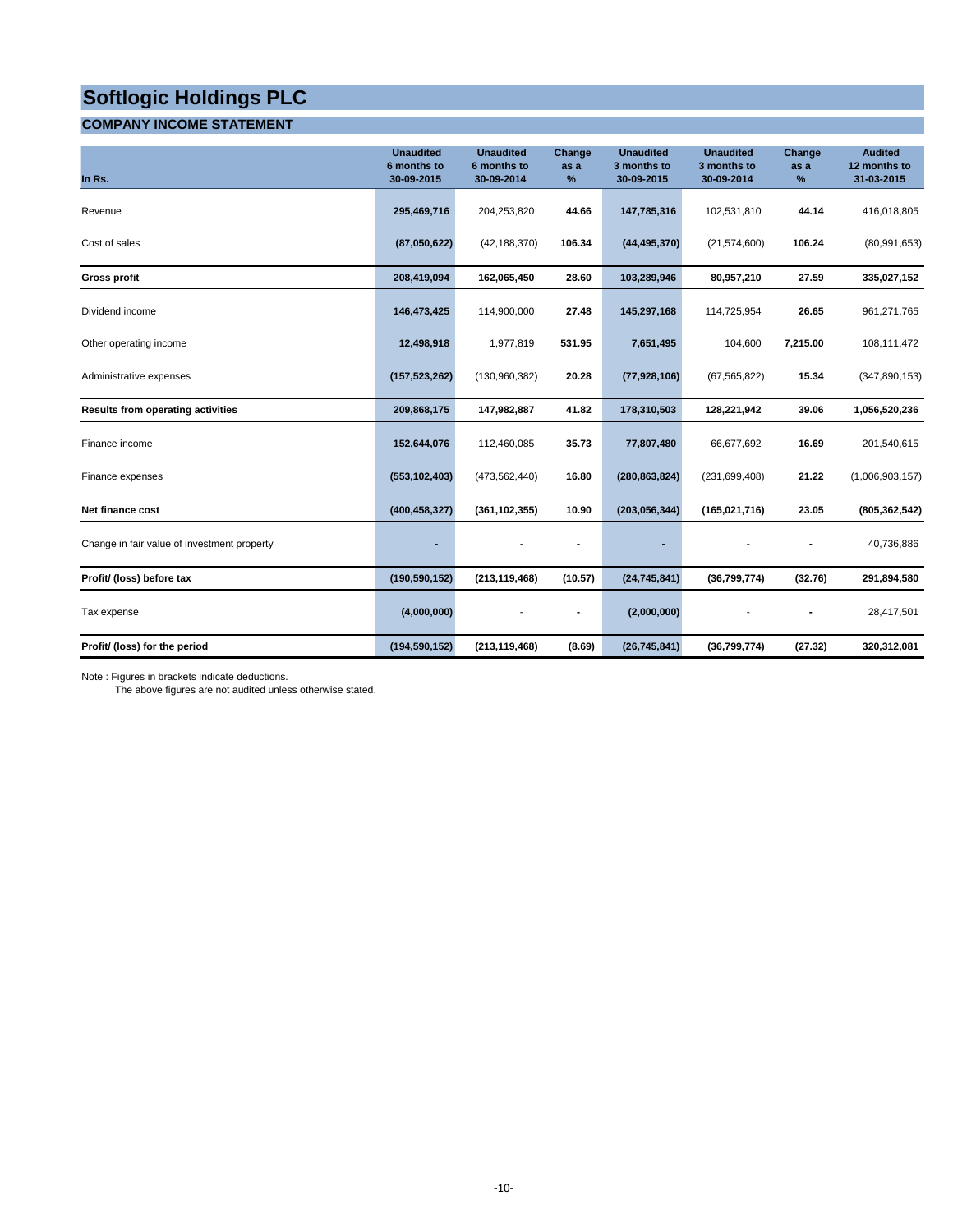### **COMPANY INCOME STATEMENT**

| In $Rs.$                                                                                       | <b>Unaudited</b><br>6 months to<br>30-09-2015 | <b>Unaudited</b><br>6 months to<br>30-09-2014 | Change<br>as a<br>% | <b>Unaudited</b><br>3 months to<br>30-09-2015 | <b>Unaudited</b><br>3 months to<br>30-09-2014 | Change<br>as a<br>%      | <b>Audited</b><br>12 months to<br>31-03-2015 |
|------------------------------------------------------------------------------------------------|-----------------------------------------------|-----------------------------------------------|---------------------|-----------------------------------------------|-----------------------------------------------|--------------------------|----------------------------------------------|
| Profit/ (loss) for the period                                                                  | (194, 590, 152)                               | (213, 119, 468)                               | (8.69)              | (26, 745, 841)                                | (36,799,774)                                  | (27.32)                  | 320,312,081                                  |
| Other comprehensive income                                                                     |                                               |                                               |                     |                                               |                                               |                          |                                              |
| Other comprehensive income not to be reclassified<br>to income statement in subsequent periods |                                               |                                               |                     |                                               |                                               |                          |                                              |
| Actuarial gains/ (loss) on retirement benefits                                                 |                                               |                                               |                     | $\blacksquare$                                |                                               |                          | (2,634,546)                                  |
|                                                                                                | ٠                                             | ٠                                             | ۰                   | ٠                                             |                                               | $\overline{\phantom{0}}$ | (2,634,546)                                  |
| Tax on other comprehensive income                                                              | $\overline{\phantom{a}}$                      |                                               |                     | $\blacksquare$                                |                                               |                          | 737,672                                      |
| Other comprehensive income for the period, net of tax                                          | $\blacksquare$                                |                                               |                     | ٠                                             |                                               |                          | (1,896,874)                                  |
| Total comprehensive income for the period, net of tax                                          | (194, 590, 152)                               | (213, 119, 468)                               | (8.69)              | (26, 745, 841)                                | (36,799,774)                                  | (27.32)                  | 318,415,207                                  |

Note : Figures in brackets indicate deductions.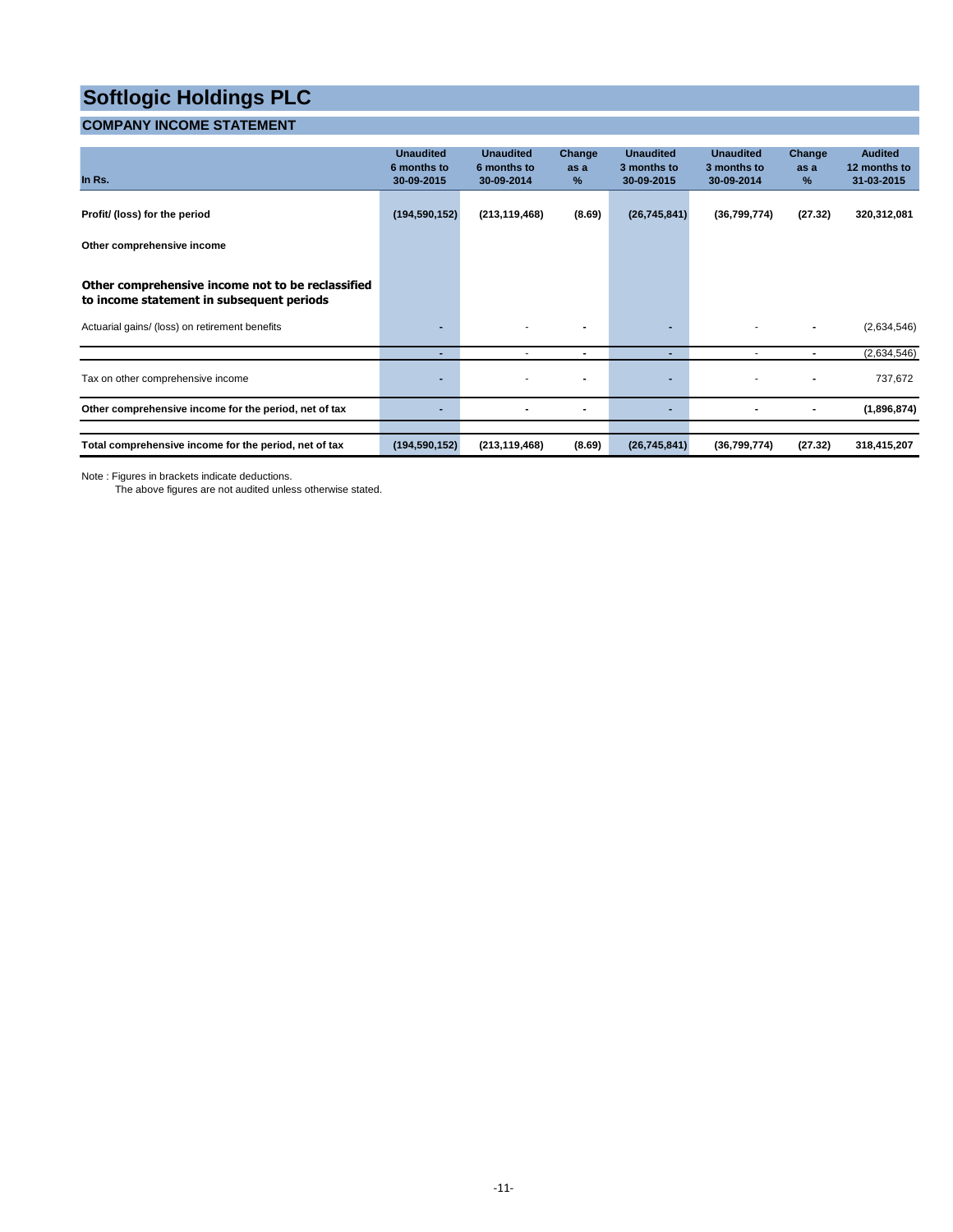#### **COMPANY STATEMENT OF FINANCIAL POSITION**

|                                                     | <b>Unaudited</b>    | <b>Unaudited</b>    | <b>Audited</b>      |
|-----------------------------------------------------|---------------------|---------------------|---------------------|
| In Rs.                                              | as at<br>30-09-2015 | as at<br>30-09-2014 | as at<br>31-03-2015 |
| <b>ASSETS</b>                                       |                     |                     |                     |
| <b>Non-current assets</b>                           |                     |                     |                     |
| Property, plant and equipment                       | 138,978,320         | 139,806,535         | 121,538,318         |
| Investment property                                 | 442,641,386         | 394,000,000         | 442,641,386         |
| Intangible assets                                   | 4,295,754           | 4,353,240           | 1,723,508           |
| Investments in subsidiaries                         | 10,640,054,939      | 10,647,537,451      | 10,592,900,172      |
| Investments in associates                           | 11,000,000          | 1,362,827,589       | 11,000,000          |
| Other non current financial assets                  | 1,277,946,624       | 1,867,064,164       | 1,277,947,548       |
| Deferred tax assets                                 | 68,817,557          |                     | 68,817,557          |
|                                                     | 12,583,734,580      | 14,415,588,979      | 12,516,568,489      |
| <b>Current assets</b>                               |                     |                     |                     |
| Trade and other receivables                         | 271,114,127         | 252,451,140         | 241,724,591         |
| Amounts due from related parties                    | 4,034,588,191       | 949,791,021         | 2,290,507,881       |
| Other current assets                                | 41,657,906          | 38,499,226          | 21,724,101          |
| Short term investments                              | 1,473,911,726       | 392,187,480         | 3,670,748,138       |
| Cash in hand and at bank                            | 26,956,402          | 28,348,502          | 42,695,145          |
|                                                     | 5,848,228,352       | 1,661,277,369       | 6,267,399,856       |
| <b>Total assets</b>                                 | 18,431,962,932      | 16,076,866,348      | 18,783,968,345      |
|                                                     |                     |                     |                     |
| <b>EQUITY AND LIABILITIES</b>                       |                     |                     |                     |
| Equity attributable to equity holders of the parent |                     |                     |                     |
| Stated capital                                      | 5,089,000,000       | 5,089,000,000       | 5,089,000,000       |
| Revenue reserves                                    | 152,073,072         | 9,878,549           | 541,413,224         |
| <b>Total equity</b>                                 | 5,241,073,072       | 5,098,878,549       | 5,630,413,224       |
| <b>Non-current liabilities</b>                      |                     |                     |                     |
| Interest bearing borrowings                         | 5,794,329,128       | 3,445,869,667       | 5,767,785,189       |
| Employee benefit liabilities                        | 33,968,070          | 33,683,785          | 30,669,730          |
| Other non current financial liabilities             | 165,000,000         |                     | 509,915,332         |
|                                                     | 5,993,297,198       | 3,479,553,452       | 6,308,370,251       |
|                                                     |                     |                     |                     |
| <b>Current liabilities</b>                          |                     |                     |                     |
| Trade and other payables                            | 49,125,712          | 32,952,520          | 29,531,350          |
| Amounts due to related parties                      | 33,589,627          | 1,178,812,853       | 148,005,634         |
| Income tax liabilities                              | 4,000,000           |                     |                     |
| Short term borrowings                               | 4,193,666,435       | 5,480,540,069       | 4,191,598,768       |
| Current portion of interest bearing borrowings      | 2,785,074,981       | 743,419,205         | 2,368,998,067       |
| Other current liabilities                           | 13,927,456          | 22,753,196          | 24,009,338          |
| <b>Bank overdrafts</b>                              | 118,208,451         | 39,956,504          | 83,041,713          |
|                                                     | 7,197,592,662       | 7,498,434,347       | 6,845,184,870       |
| <b>Total equity and liabilities</b>                 | 18,431,962,932      | 16,076,866,348      | 18,783,968,345      |

Note : Figures in brackets indicate deductions.

The above figures are not audited unless otherwise stated.

I certify that the financial statements comply with the requirements of the Companies Act No. 7 of 2007.

 **-sgd-**Group Chief Financial Officer

The Board of directors is responsible for the preparation and presentation of these financial statements.

Director Director

13 November 2015 Colombo

 **-sgd- -sgd-**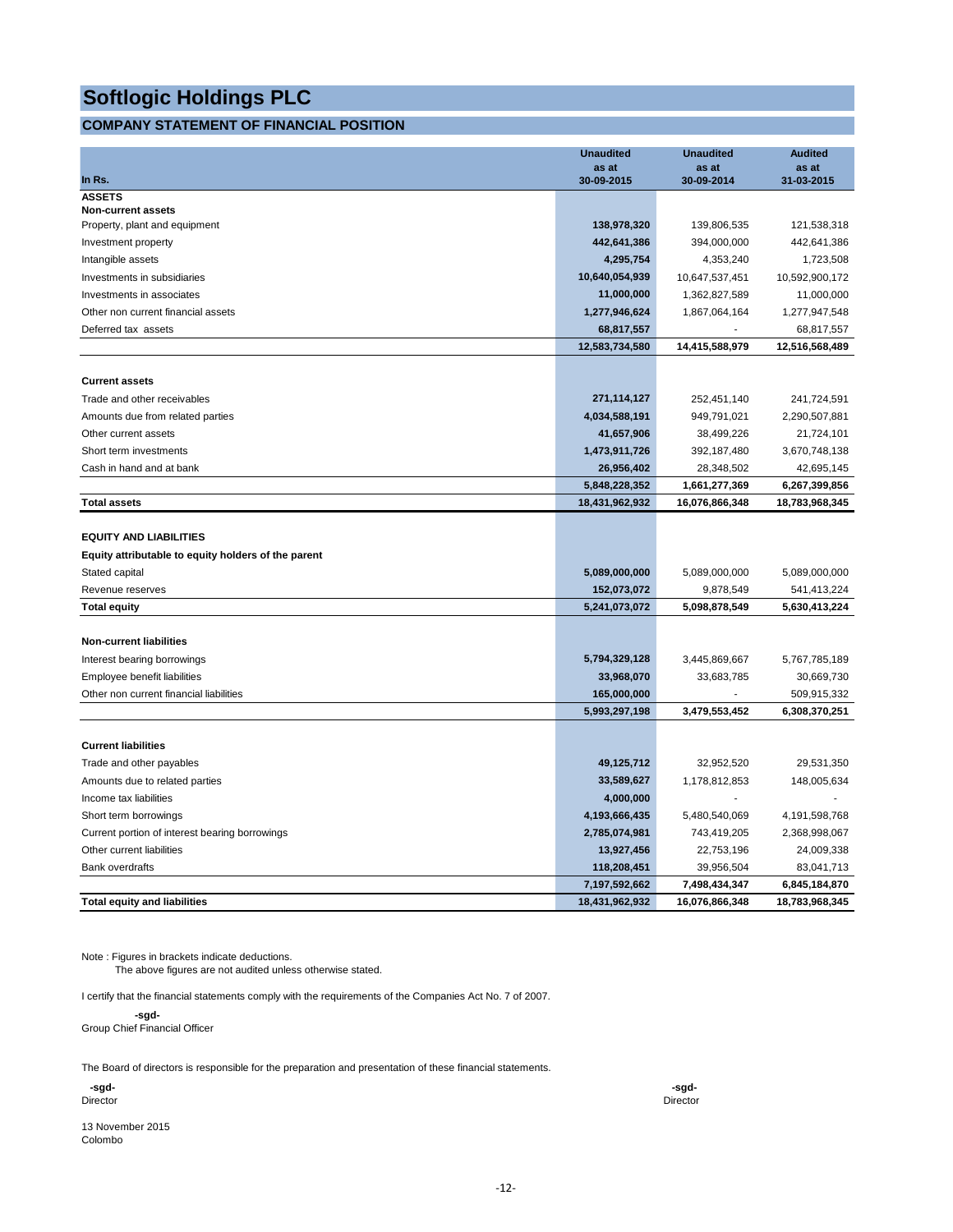### **COMPANY STATEMENT OF CASH FLOW**

|                                                                                 | <b>Unaudited</b>                 | <b>Unaudited</b>                 | <b>Audited</b>               |
|---------------------------------------------------------------------------------|----------------------------------|----------------------------------|------------------------------|
| In Rs.                                                                          | 6 months to<br>30-09-2015        | 6 months to<br>30-09-2014        | 12 months to<br>31-03-2015   |
|                                                                                 |                                  |                                  |                              |
| <b>CASH FLOWS FROM OPERATING ACTIVITIES</b>                                     |                                  |                                  |                              |
| Profit/ (loss) before tax                                                       | (190, 590, 152)                  | (213, 119, 468)                  | 291,894,580                  |
| <b>Adjustments for:</b>                                                         |                                  |                                  |                              |
| Finance income                                                                  | (152, 644, 076)                  | (112, 460, 085)                  | (201, 540, 615)              |
| Dividend income                                                                 | (146, 473, 425)                  | (114,900,000)                    | (961, 271, 765)              |
| Finance costs                                                                   | 553,102,403                      | 473,562,440                      | 1,006,903,157                |
| Change in fair value of investment property                                     |                                  |                                  | (40, 736, 886)               |
| Gratuity provision and related costs                                            | 3,572,604                        | 3,600,000                        | 6,520,501                    |
| Provision for impairment of receivables                                         | 16,666,668                       | 3,250,000                        | 61,416,769                   |
| Fair value adjustment for asset held for sale                                   |                                  |                                  | 8,250,980                    |
| Depreciation of property, plant and equipment                                   | 9,981,433                        | 12,672,665                       | 24,239,655                   |
| Profit on sale of property, plant and equipment                                 | (900, 627)                       | (1,720,066)                      | (6,368,059)                  |
| Profit on sale of investments<br>Amortisation / impairment of intangible assets | 561,711                          |                                  | (80, 981, 615)<br>2,624,845  |
| Impairment & derecognition of property, plant & equipment                       | 30,638                           | 1,608,656                        | 995,249                      |
| Profit before working capital changes                                           | 93,307,177                       | 52,494,142                       | 111,946,796                  |
| (Increase) / decrease in trade and other receivable                             |                                  | (87, 875, 739)                   | (74, 554, 750)               |
| (Increase) / decrease in other current assets                                   | (46,056,203)<br>(18, 978, 687)   | (7,362,962)                      | 1,999,042                    |
| (Increase) / decrease in amount due from related parties                        | (1,739,442,986)                  | (739, 515, 447)                  | (1,662,568,488)              |
| Increase / (decrease) in trade and other payables                               | 19,594,362                       | 18,382,692                       | 14,961,522                   |
| Increase / (decrease) in amount due to related parties                          | (459, 331, 339)                  | 232, 155, 539                    | (294, 537, 636)              |
| Increase / (decrease) in other current liabilities                              | (10,081,882)                     | 4,724,424                        | 5,980,569                    |
| Cash generated from / (used in) operations                                      | (2, 160, 989, 558)               | (526, 997, 351)                  | (1,896,772,945)              |
| Finance income received                                                         | 149,940,730                      | 112,460,085                      | 199,719,324                  |
| Finance expenses paid                                                           | (547, 031, 149)                  | (466, 705, 611)                  | (994, 129, 825)              |
| Dividend received                                                               | 146,473,425                      | 114,900,000                      | 961,271,765                  |
| Tax paid                                                                        | (955, 118)                       | (655, 561)                       | (32, 249, 264)               |
| Gratuity paid/ transfers                                                        | (274, 264)                       |                                  | (2,767,813)                  |
| Net cash flow from / (used in) operating activities                             | (2, 412, 835, 934)               | (766,998,438)                    | (1,764,928,758)              |
| <b>CASH FLOWS FROM /(USED IN) INVESTING ACTIVITIES</b>                          |                                  |                                  |                              |
| Purchase and construction of property, plant and equipment                      | (2, 148, 603)                    | (5,584,685)                      | (5,539,092)                  |
| Addition to investment property                                                 |                                  |                                  | (7,904,500)                  |
| Addition to intangible assets                                                   | (3, 133, 957)                    | (620,000)                        | (1,861,900)                  |
| (Purchase) / disposal of short term investments (net)                           |                                  | (261, 567, 863)                  |                              |
| (Purchase) / disposal of other non current financial assets                     |                                  | 33,054,925                       |                              |
| Increase in interest in subsidiaries                                            | (47, 154, 767)                   | (1,239,687,727)                  | (1,305,012,469)              |
| Proceeds from disposal of controlling interest                                  |                                  |                                  | 1,787,901,615                |
| Acquisition of business                                                         |                                  | (1,351,827,589)                  | (2,789,975,487)              |
| Proceeds from sale of property, plant and equipment                             | 14,712,664                       | 5,151,063                        | 17,405,813                   |
| Net cash flow used in investing activities                                      | (37, 724, 663)                   | (2,821,081,876)                  | (2,304,986,020)              |
| CASH FLOWS FROM / (USED IN) FINANCING ACTIVITIES                                |                                  |                                  |                              |
| Proceeds from long term borrowings                                              | 2,215,080,660                    | 1,350,000,000                    | 5,738,547,536                |
| Repayment of long term borrowings                                               | (1,822,283,893)                  | (1,071,012,249)                  | (1,517,981,903)              |
| Proceeds from / (repayment of) short term borrowings (net)                      | 2,067,667                        | 1,559,729,298                    | 270,787,996                  |
| Dividend paid to equity holders of parent                                       | (194, 750, 000)                  |                                  |                              |
| Net cash flow from financing activities                                         | 200,114,434                      | 1,838,717,049                    | 4,491,353,629                |
| NET INCREASE / (DECREASE) IN CASH AND CASH EQUIVALENTS                          |                                  |                                  |                              |
| CASH AND CASH EQUIVALENTS AT THE BEGINNING                                      | (2,250,446,163)<br>2,159,194,114 | (1,749,363,265)<br>1,737,755,263 | 421,438,851<br>1,737,755,263 |
| CASH AND CASH EQUIVALENTS AT THE END                                            | (91, 252, 049)                   | (11,608,002)                     | 2,159,194,114                |
| <b>ANALYSIS OF CASH AND CASH EQUIVALENTS</b>                                    |                                  |                                  |                              |
| <b>Favourable balances</b>                                                      |                                  |                                  |                              |
| Cash in hand and at bank                                                        | 26,956,402                       | 28,348,502                       | 42,695,145                   |
| Short term investments                                                          |                                  |                                  | 2,199,540,683                |
| Unfavourable balances                                                           |                                  |                                  |                              |
| Bank overdrafts                                                                 | (118,208,451)                    | (39,956,504)                     | (83,041,714)                 |
| Cash and cash equivalents                                                       | (91, 252, 049)                   | (11,608,002)                     | 2,159,194,114                |

Note : Figures in brackets indicate deductions.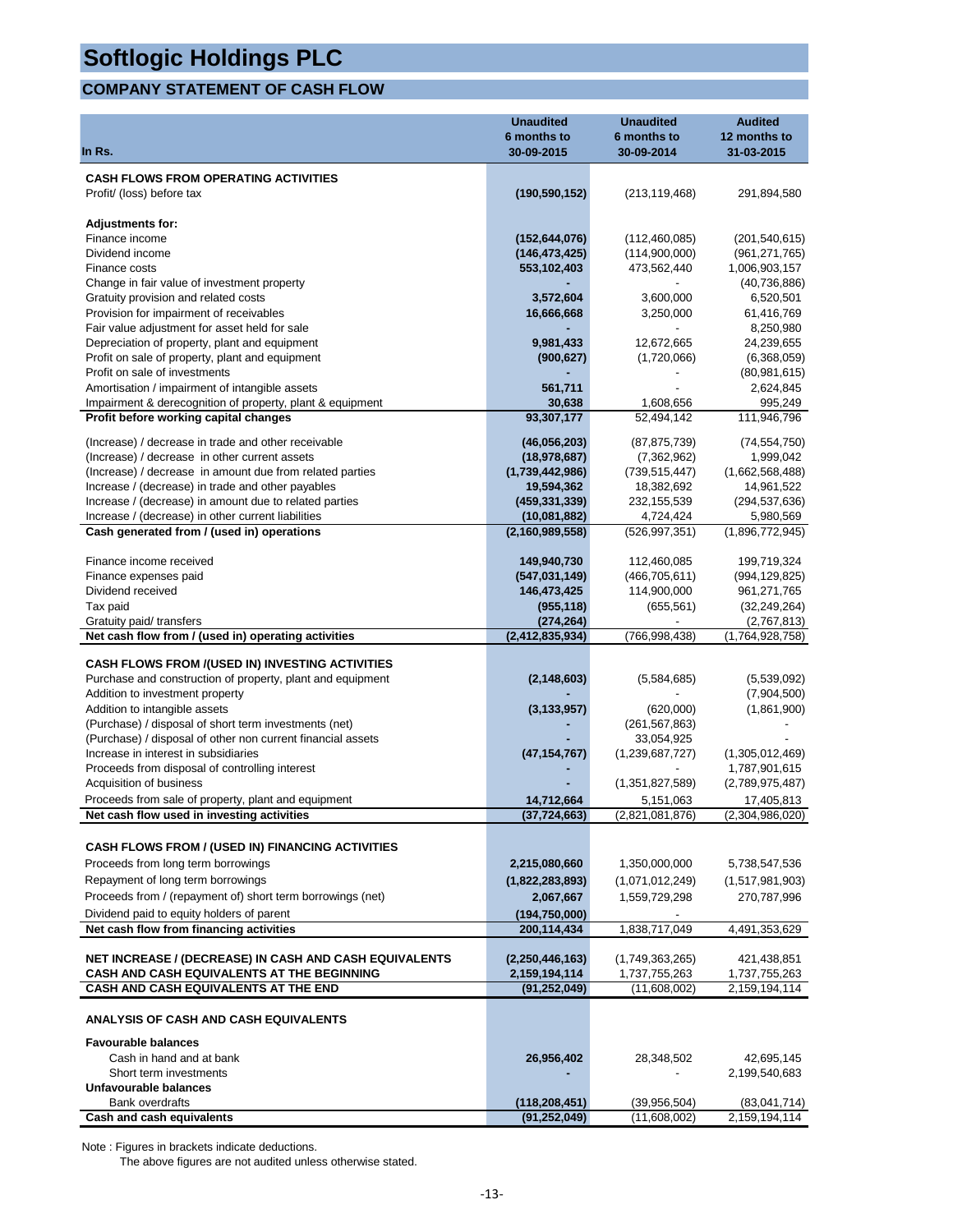### **COMPANY STATEMENT OF CHANGES IN EQUITY**

#### **COMPANY**

| In Rs.                            | <b>Stated</b><br>capital | <b>Revenue</b><br>reserve | <b>Total</b>    |
|-----------------------------------|--------------------------|---------------------------|-----------------|
|                                   |                          |                           |                 |
| As at 01 April 2015               | 5,089,000,000            | 541,413,224               | 5,630,413,224   |
| Loss for the period               |                          | (194, 590, 152)           | (194, 590, 152) |
| Other comprehensive income        |                          |                           |                 |
| <b>Total comprehensive income</b> |                          | (194, 590, 152)           | (194, 590, 152) |
| Dividend paid                     |                          | (194, 750, 000)           | (194, 750, 000) |
| As at 30 September 2015           | 5,089,000,000            | 152,073,072               | 5,241,073,072   |
|                                   |                          |                           |                 |
| As at 01 April 2014               | 5,089,000,000            | 222,998,017               | 5,311,998,017   |
| Loss for the period               |                          | (213, 119, 468)           | (213, 119, 468) |
| Other comprehensive income        |                          |                           |                 |
| <b>Total comprehensive income</b> |                          | (213, 119, 468)           | (213, 119, 468) |
| As at 30 September 2014           | 5,089,000,000            | 9,878,549                 | 5,098,878,549   |

Note : Figures in brackets indicate deductions.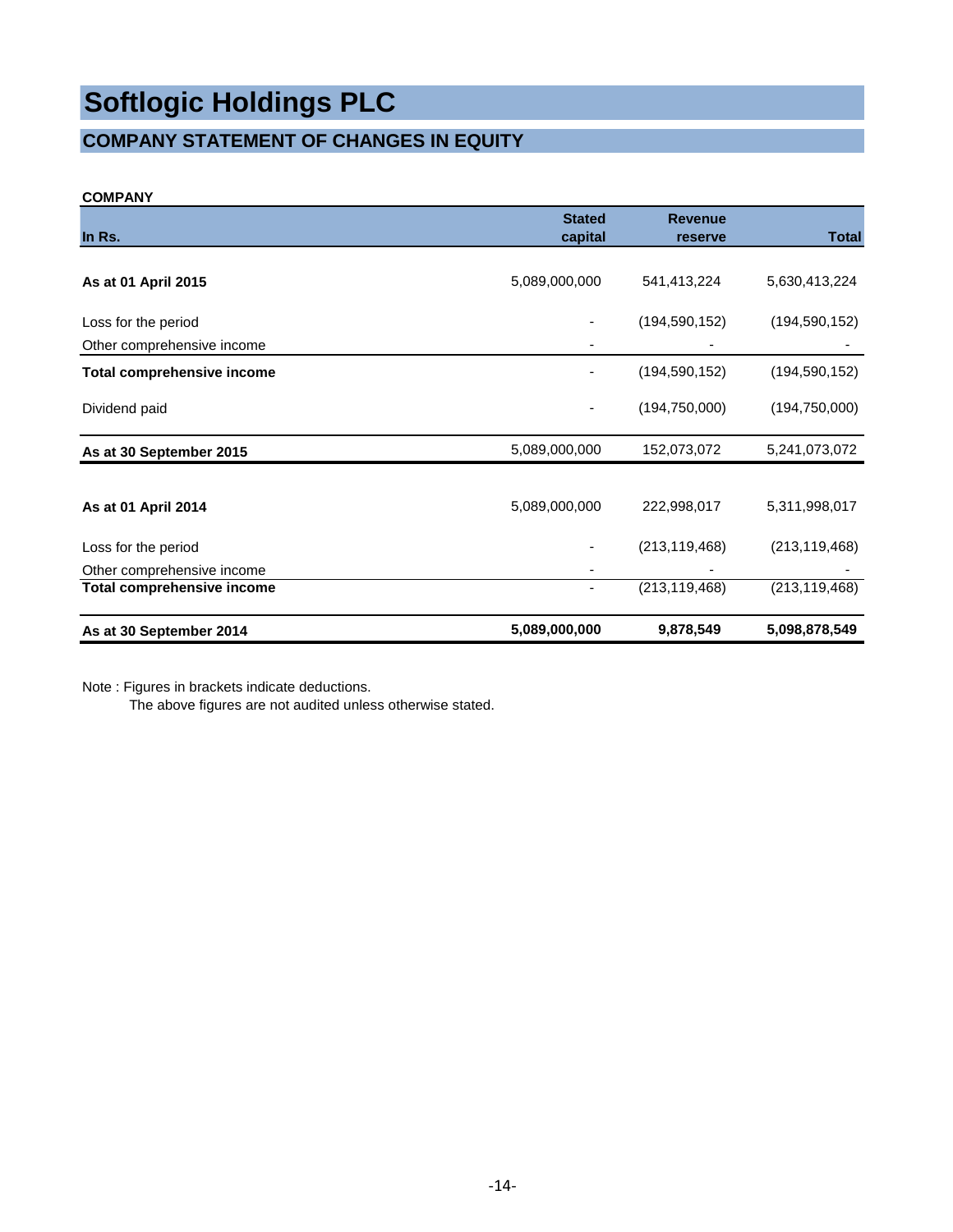#### **NOTES TO THE FINANCIAL STATEMENTS**

**OPERATING SEGMENT INFORMATION**

| <b>REVENUE AND PROFIT</b>                         | <b>Information Technology</b> |                          | Leisure        |                 | Retail         |               | <b>Auto Mobiles</b> |                |                          | <b>Financial Services</b> |                 | <b>Healthcare Services</b> | Others         |               | Group           |                 |
|---------------------------------------------------|-------------------------------|--------------------------|----------------|-----------------|----------------|---------------|---------------------|----------------|--------------------------|---------------------------|-----------------|----------------------------|----------------|---------------|-----------------|-----------------|
| For the six months ended 30 September             | 2015                          | 2014                     | 2015           | 2014            | 2015           | 2014          | 2015                | 2014           | 2015                     | 2014                      | 2015            | 2014                       | 2015           | 2014          | 2015            | 2014            |
|                                                   |                               |                          |                |                 |                |               |                     |                |                          |                           |                 |                            |                |               |                 |                 |
| Revenue                                           |                               |                          |                |                 |                |               |                     |                |                          |                           |                 |                            |                |               |                 |                 |
| Total revenue                                     | 8.242.440.084                 | 4.029.064.794            | 408.183.199    | 176.372.528     | 8.985.616.217  | 4.646.388.361 | 570.690.429         | 301.016.496    | 4.462.447.905            | 4.121.795.965             | 4.709.484.984   | 4.185.718.347              | 304.099.116    | 207.946.820   | 27.682.961.934  | 17.668.303.311  |
| Inter group                                       | (724.084.676                  | (289.912.970)            | (66.683.518)   | (36.479.424)    | (253.647.953)  | (380.265.845) | (31.827.559)        | (13.586.566)   | (110.630.219)            | (55.356.928)              |                 |                            | (297.235.341   | (201.913.820) | (1.484.109.266) | (977,515,553)   |
| Total external revenue                            | 7.518.355.408                 | 3.739.151.824            | 341,499,681    | 139.893.104     | 8.731.968.264  | 4.266.122.516 | 538.862.870         | 287.429.930    | 4,351,817,686            | 4.066.439.037             | 4.709.484.984   | 4.185.718.347              | 6.863.775      | 6.033.000     | 26,198,852,668  | 16,690,787,758  |
|                                                   |                               |                          |                |                 |                |               |                     |                |                          |                           |                 |                            |                |               |                 |                 |
| Operating profit/ (loss)                          | 487.551.578                   | 417,815,033              | (46, 378, 386) | (101, 561, 328) | 784.708.921    | 335,281,980   | (3,221,090)         | 7,026,290      | 695.367.803              | 142.117.949               | 1.028.162.055   | 1.016.437.414              | (14, 772, 117) | 128,977,587)  | 2.931.418.764   | 1,688,139,751   |
|                                                   |                               |                          |                |                 |                |               |                     |                |                          |                           |                 |                            |                |               |                 |                 |
| Finance income                                    | 3.431.981                     | 1.340.505                | 5.431.187      | 3.125.490       | 12.059.460     | 43.721.783    | 110.425             |                | 489.659.071              | .136.054.659              | 34.790.695      | 35.375.777                 | 2.213.363      | 3.341.579     | 547.696.182     | 1,222,959,793   |
| Finance cost                                      | (146.527.753)                 | 154.657.803)             | (87,947,413)   | (18.879.052)    | (475.908.702)  | (262.526.060) | (40, 512, 987)      | (22.701.643)   | (63.181.586)             | (92.992.746)              | (287.765.654)   | (328.972.099)              | (457.996.465)  | 429.243.202)  | (1.559.840.560) | (1,309,972,605) |
| Share of results of associates                    |                               |                          |                |                 |                |               |                     |                |                          |                           |                 |                            | 5.828.515      | 6.173.797     | 5.828.515       | 6,173,797       |
| Change in insurance contract liabilities          |                               |                          |                |                 |                |               |                     |                | (860, 450, 133)          | (885.451.468)             | $\sim$          |                            |                |               | (860, 450, 133) | (885, 451, 468) |
| Profit/ (loss) before taxation                    | 344,455,806                   | 264.497.735              | (128,894,612   | (117.314.890)   | 320.859.679    | 116.477.703   | (43, 623, 652)      | (15, 675, 353) | 261,395,155              | 299.728.394               | 775,187,096     | 722.841.092                | (464,726,704   | 548.705.413)  | 1.064.652.768   | 721.849.268     |
|                                                   |                               |                          |                |                 |                |               |                     |                |                          |                           |                 |                            |                |               |                 |                 |
| Taxation                                          | (90, 653, 744)                | (46,449,847)             | (4,065,407)    | 8.081.106       | (90, 486, 359) | 25,955,200    | (6, 492, 313)       |                | (45, 314, 105)           | (32, 821, 740)            | (116, 211, 646) | (94.441.787)               | (26,036,801)   | (3,024,553)   | (379, 260, 375) | (142, 701, 621) |
|                                                   |                               |                          |                |                 |                |               |                     |                |                          |                           |                 |                            |                |               |                 |                 |
| Profit/ (loss) after taxation                     | 253.802.062                   | 218.047.888              | (132,960,019   | (109.233.784)   | 230.373.320    | 142.432.903   | (50.115.965)        | (15.675.353)   | 216.081.050              | 266,906,654               | 658.975.450     | 628.399.305                | (490.763.505)  | (551.729.966) | 685.392.393     | 579.147.647     |
|                                                   |                               |                          |                |                 |                |               |                     |                |                          |                           |                 |                            |                |               |                 |                 |
| Depreciation of property, plant & equipment (PPE) | 31.961.695                    | 13,653,603               | 85.666.556     | 28.916.977      | 170.828.640    | 73.274.094    | 17.977.617          | 7.492.977      | 71,945,524               | 52.901.794                | 343,406,078     | 323,809.752                | 10.099.095     | 12.733.265    | 731.885.205     | 512,782,462     |
| Amortisation of lease rentals paid in advance     | $\sim$                        | $\overline{\phantom{a}}$ |                |                 |                |               |                     | $\sim$         | $\overline{\phantom{a}}$ |                           | 518,467         | 518,467                    |                | $\sim$        | 518,467         | 518,467         |
| Amortisation of intangible assets                 | 8.194.538                     | 9.062.859                | 23,880,427     | 23,794,057      | 29.186.620     | 4.335.901     |                     |                | 74.260.000               | 69.773.361                | 4.260.940       | 4.260.939                  | 561.710        | 1.608.655     | 140.344.235     | 112.835.772     |
| Retirement benefit obligations and related cost   | 9,870,290                     | 7.064.928                | 3.744.000      | 1.666.000       | 10.906.273     | 5.295.655     | 955,588             | 936.252        | 11.079.873               | 8,431,049                 | 32.971.284      | 29.274.771                 | 3.715.992      | 3.679.950     | 73,243,300      | 56,348,605      |
| Purchase and construction of PPE                  | 13.559.123                    | 22.681.673               | 1.022.997.230  | 1.170.749.437   | 715.190.879    | 189.194.683   | 14,858,116          | 168,580,503    | 127.740.752              | 126.009.122               | 391.055.787     | 246.365.250                | 2.224.223      | 6.067.003     | 2.287.626.110   | 1.929.647.671   |
| Additions to intangible assets                    | 5.797.378                     | 2.401.398                | 6.405.486      | 83.587          | 13,918,097     | 14.814.940    | ۰                   | $\sim$         | 11,244,980               | 27,140,920                | $\sim$          | $\overline{\phantom{a}}$   | 3.133.957      | 620,000       | 40.499.898      | 45,060,845      |
| Additions to lease rentals paid in advance        | $\sim$                        |                          |                |                 |                |               |                     |                | $\sim$                   |                           |                 | 702,520,660                |                |               |                 | 702,520,660     |

| <b>REVENUE AND PROFIT</b>                         |                          | <b>Information Technology</b> | Leisure                  |              |                | Retail          | <b>Auto Mobiles</b> |                | <b>Financial Services</b> |                | <b>Healthcare Services</b> |                 | <b>Others</b>   |               | Group           |                 |
|---------------------------------------------------|--------------------------|-------------------------------|--------------------------|--------------|----------------|-----------------|---------------------|----------------|---------------------------|----------------|----------------------------|-----------------|-----------------|---------------|-----------------|-----------------|
| For the three months ended 30 September           | 2015                     | 2014                          | 2015                     | 2014         | 2015           | 2014            | 2015                | 2014           | 2015                      | 2014           | 2015                       | 2014            | 2015            | 2014          | 2015            | 2014            |
|                                                   |                          |                               |                          |              |                |                 |                     |                |                           |                |                            |                 |                 |               |                 |                 |
| Revenue                                           |                          |                               |                          |              |                |                 |                     |                |                           |                |                            |                 |                 |               |                 |                 |
| Total revenue                                     | 4.224.235.414            | 149.344.787                   | 240.168.781              | 151.521.660  | 4.476.674.558  | 2.437.577.236   | 262.672.647         | 159,505,503    | 2.248.194.457             | 2.139.787.158  | 2.395.696.934              | 2.083.691.977   | 152.008.916     | 104.382.810   | 13.999.651.707  | 9.225.811.131   |
| Inter group                                       | (483,757,952)            | (161.479.788)                 | (29.668.862)             | (26.788.676) | (99.210.649)   | (237.128.606)   | (20.635.980         | (6.463.690)    | (56.420.936)              | (45.313.008)   |                            |                 | (148,634,680)   | 101.301.810)  | (838,329,059    | (578,475,578)   |
| Total external revenue                            | 3.740.477.462            | 1.987.864.999                 | 210.499.919              | 124.732.984  | 4.377.463.909  | 2.200.448.630   | 242.036.667         | 153.041.813    | 2.191.773.521             | 2.094.474.150  | 2.395.696.934              | 2.083.691.977   | 3.374.236       | 3.081.000     | 13.161.322.648  | 8.647.335.553   |
|                                                   |                          |                               |                          |              |                |                 |                     |                |                           |                |                            |                 |                 |               |                 |                 |
| Operating profit/ (loss)                          | 231.484.063              | 210.224.461                   | 856,777                  | (49.517.148) | 427.632.090    | 180,596,259     | (4.999.928          | (891.886)      | 364.668.060               | 36.875.572     | 506.473.016                | 461.205.893     | (26.651.683)    | (48.446.378)  | 1.499.462.395   | 790.046.773     |
|                                                   |                          |                               |                          |              |                |                 |                     |                |                           |                |                            |                 |                 |               |                 |                 |
| Finance income                                    | (454, 926)               | 599.832                       | 4.424.380                | 1.493.349    | 3.665.014      | 12,518,787      | 47.733              |                | 236.783.117               | 767.256.002    | 18.557.863                 | 16,319,566      | 1.046.678       | 2.146.041     | 264.069.859     | 800.333.577     |
| Finance cost                                      | (63, 845, 341)           | (83.929.924)                  | (50.001.750)             | (14.326.875) | (221.295.966)  | (137, 042, 739) | (20.787.621)        | (11, 209, 913) | (28,535,119               | (35, 923, 253) | (150, 504, 192)            | (144, 860, 965) | (236,403,307)   | (257.035.069) | (771, 373, 296) | (684, 328, 738) |
| Share of results of associates                    | ۰                        |                               |                          |              |                |                 |                     |                |                           |                | $\overline{\phantom{a}}$   |                 | 2,857,137       | 3.831.870     | 2.857.137       | 3,831,870       |
| Change in insurance contract liabilities          | $\overline{\phantom{a}}$ |                               |                          |              |                |                 |                     |                | (401.293.748              | (482.924.148)  |                            |                 |                 |               | (401.293.748)   | (482, 924, 148) |
| Profit/ (loss) before taxation                    | 167, 183, 796            | 126.894.369                   | (44, 720, 593)           | (62.350.674) | 210.001.138    | 56.072.307      | (25,739,816         | (12.101.799)   | 171.622.310               | 285.284.173    | 374.526.687                | 332.664.494     | (259, 151, 175) | (299.503.536) | 593.722.347     | 426,959,334     |
|                                                   |                          |                               |                          |              |                |                 |                     |                |                           |                |                            |                 |                 |               |                 |                 |
| Taxation                                          | (44,737,646              | (18, 151, 282)                | (2,031,444)              | 3,556,336    | (58, 456, 388) | 1,392,950       | (2, 195, 016)       | 233,172        | (21, 395, 769)            | (26, 871, 735) | (60, 637, 906)             | (32, 104, 425)  | (23,087,820)    | (1, 172, 923) | (212,541,989)   | (73, 117, 907)  |
|                                                   |                          |                               |                          |              |                |                 |                     |                |                           |                |                            |                 |                 |               |                 |                 |
| Profit/ (loss) after taxation                     | 122.446.150              | 108.743.087                   | (46.752.037)             | (58.794.338) | 151.544.750    | 57.465.257      | (27.934.832)        | (11.868.627)   | 150.226.541               | 258.412.438    | 313,888,781                | 300.560.069     | (282.238.995)   | (300.676.459) | 381.180.358     | 353.841.427     |
|                                                   |                          |                               |                          |              |                |                 |                     |                |                           |                |                            |                 |                 |               |                 |                 |
| Depreciation of property, plant & equipment (PPE) | 15,608,004               | 4,020,423                     | 42.692.289               | 15,519,018   | 96,422,268     | 38.830.161      | 8.968.801           | 5, 151, 274    | 36,048,079                | 27,950,818     | 171,343,271                | 161.607.791     | 5.312.265       | 6,448.814     | 376.394.977     | 259,528,299     |
| Amortisation of lease rentals paid in advance     | $\sim$                   | $\sim$                        |                          |              |                |                 |                     | $\sim$         |                           |                | 259,234                    | 259,233         | <b>COL</b>      |               | 259,234         | 259,233         |
| Amortisation of intangible assets                 | 3,504,045                | 3.188.608                     | 11.953.110               | 11.897.029   | 14.630.810     | 2.233.482       |                     |                | 39.287.966                | 34.943.518     | 2.130.471                  | 2.130.469       | 177.363         | 653.397       | 71.683.765      | 55,046,503      |
| Retirement benefit obligations and related cost   | 5.043.022                | 3.333.683                     | 1.892.000                | 1.006.000    | 6.433.668      | 2.671.030       | 452.794             | 390.623        | 5.496.239                 | 3.339.406      | 16.804.012                 | 13,719,772      | 1.929.690       | 1.866.625     | 38.051.425      | 26.327.139      |
| Purchase and construction of PPF                  | 12,022,703               | 15.169.275                    | 647.030.370              | 528.698.657  | 127.222.753    | 84.055.406      | 5.166.879           | 83.359.983     | 67.323.002                | 93,165,653     | 210.506.817                | 152.462.442     | 826,433         | 4.622.314     | 1.070.098.957   | 961,533,730     |
| Additions to intangible assets                    | 3.919.711                | 850.539                       | 6.276.174                |              | 4,486,536      | 14.814.940      |                     |                | 5.925.744                 | 18,656,862     | $\sim$                     |                 | 3.133.957       | 620,000       | 23.742.122      | 34,942,341      |
| Additions to lease rentals paid in advance        | . .                      |                               | $\overline{\phantom{a}}$ |              | ۰.             |                 |                     |                | . .                       |                | $\sim$                     | 630.637.344     | $\sim$          |               | $\sim$          | 630,637,344     |

Note : Figures in brackets indicate deductions.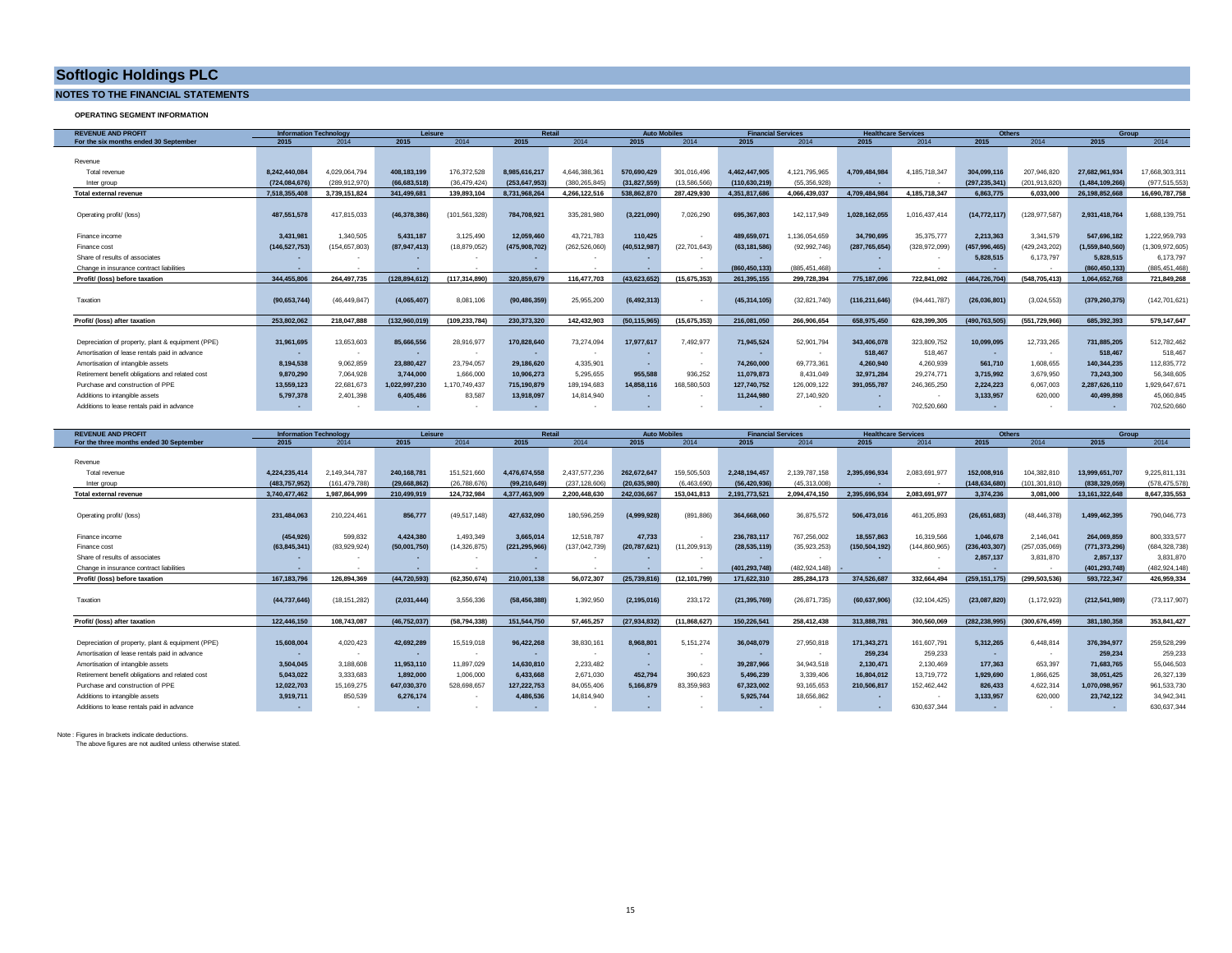**NOTES TO THE FINANCIAL STATEMENTS**

**OPERATING SEGMENT INFORMATION**

|                                                     | <b>Retail</b><br><b>Auto Mobile</b><br><b>Financial Services</b><br><b>Information Technology</b><br>Leisure |               |               | <b>Healthcare Services</b> |                | Others        |               | Group         |                |                |                |                |                |                |                 |                                 |
|-----------------------------------------------------|--------------------------------------------------------------------------------------------------------------|---------------|---------------|----------------------------|----------------|---------------|---------------|---------------|----------------|----------------|----------------|----------------|----------------|----------------|-----------------|---------------------------------|
| As at 30 September                                  | 2015                                                                                                         | 2014          | 2015          | 2014                       | 2015           | 2014          | 2015          | 2014          | 2015           | 2014           | 2015           | 2014           | 2015           | 2014           | 2015            | 2014                            |
|                                                     |                                                                                                              |               |               |                            |                |               |               |               |                |                |                |                |                |                |                 |                                 |
| Property, plant and equipment                       | 207,855,493                                                                                                  | 164,681,465   | 7.216.513.617 | 4,871,035,059              | 5.134.118.592  | 1,278,779,675 | 369.517.648   | 338,683,702   | 835.817.668    | 712,011,796    | 10.849.179.370 | 10,203,094,893 | 139.657.082    | 140,630,739    | 24.752.659.470  | 17,708,917,329                  |
| Lease rentals paid in advance                       |                                                                                                              |               |               |                            |                |               |               |               |                |                | 854,277,438    | 855,314,383    |                |                | 854,277,438     | 855,314,383                     |
| Investment property                                 | 233,000,000                                                                                                  | 225,300,000   | 1,045,292,349 | 757,492,349                | 94,848,000     | 81,510,000    | ٠             |               |                |                |                |                | 442,641,387    | 394,000,000    | 1,815,781,736   | 1,458,302,349                   |
| Intangible assets                                   | 165,532,676                                                                                                  | 109,628,589   | 6.675.877     | 83,587                     | 368.005.592    | 163,260,140   | ۰.            |               | 87.491.094     | 78,587,256     | $\sim$         |                | 4,295,754      | 4,353,240      | 632,000,993     | 355,912,812                     |
| Other non current financial assets                  |                                                                                                              |               |               |                            |                |               | 1.500.000     |               | 11.470.800.357 |                | 536.872.630    |                |                |                |                 |                                 |
|                                                     | 5,033,387                                                                                                    | 10,896,101    |               |                            | 59,020,286     | 5,405,803     |               |               |                | 7,364,442,764  |                | 622,169,800    | 2,527,740      | 2,946,435      | 12,075,754,400  | 8,005,860,903                   |
| Rental receivable on lease assets and hire purchase |                                                                                                              |               |               |                            |                |               |               |               | 1,103,312,522  | 3,219,572,715  |                |                |                |                | 1,103,312,522   | 3,219,572,715                   |
| Other non current assets                            | 13,143,751                                                                                                   | 11.428.544    | 10.174.978    | 4 844 854                  | 107,168,760    | 157.184.240   | 2,327,169     | 1.500.000     | 117,606,670    | 100,430,264    | 6.833.334      | 7833335        |                |                | 257,254,662     | 283,221,237                     |
| Segment non current assets                          | 624.565.307                                                                                                  | 521.934.699   | 8.278.656.821 | 5.633.455.849              | 5.763.161.230  | 1.686.139.858 | 373.344.817   | 340.183.702   | 13.615.028.311 | 11.475.044.795 | 12.247.162.772 | 11.688.412.411 | 589.121.963    | 541.930.414    | 41.491.041.221  | 31.887.101.728                  |
|                                                     |                                                                                                              |               |               |                            |                |               |               |               |                |                |                |                |                |                |                 |                                 |
| Investments in associates                           |                                                                                                              |               |               |                            |                |               |               |               |                |                |                |                |                |                | 29,412,637      | 2,731,844,617                   |
| Goodwill                                            |                                                                                                              |               |               |                            |                |               |               |               |                |                |                |                |                |                | 4,115,823,525   | 4,115,823,525                   |
| Intangible assets through business combinatinos     |                                                                                                              |               |               |                            |                |               |               |               |                |                |                |                |                |                | 4,000,377,342   | 3,182,863,052                   |
| Deferred tax assets                                 |                                                                                                              |               |               |                            |                |               |               |               |                |                |                |                |                |                | 267,600,506     | 289,681,338                     |
| Eliminations/ adjustment                            |                                                                                                              |               |               |                            |                |               |               |               |                |                |                |                |                |                | (39,708,261     | (61, 730, 420)                  |
| <b>Total non current assets</b>                     | 624,565,307                                                                                                  | 521.934.699   | 8.278.656.821 | 5.633.455.849              | 5.763.161.230  | 1.686.139.858 | 373,344,817   | 340.183.702   | 13,615,028,311 | 11,475,044,795 | 12.247.162.772 | 11.688.412.411 | 589,121,963    |                | 49.864.546.970  | 42.145.583.840                  |
|                                                     |                                                                                                              |               |               |                            |                |               |               |               |                |                |                |                |                |                |                 |                                 |
|                                                     |                                                                                                              |               |               |                            |                |               |               |               |                |                |                |                |                |                |                 |                                 |
| Inventories                                         | 1,728,474,764                                                                                                | 607.064.485   | 20.517.414    | 13,297,015                 | 4.782.659.587  | 2,840,745,014 | 669.466.518   | 164,889,861   | 557,808,739    | 641,419,779    | 400.002.298    | 382,732,723    |                | 283,486        | 8.158.929.320   | 4.650.432.363                   |
| Investment property                                 |                                                                                                              |               |               |                            |                |               |               |               |                |                |                | 2,184,636,000  |                |                |                 | 2,184,636,000                   |
| Trade and other receivables                         | 2,517,308,787                                                                                                | 1,088,980,881 | 66,418,676    | 51,207,845                 | 3.823.878.044  | 2,890,417,654 | 147.701.185   | 169.076.832   | 1.876.728.456  | 1,740,081,507  | 408.855.275    | 651,065,878    | 10.592.195     | 81,723,705     | 8.851.482.618   | 6,672,554,302                   |
| Loans and advances                                  |                                                                                                              |               |               |                            |                |               |               |               | 10.194.790.017 | 4,246,055,362  | $\sim$         |                |                |                | 10.194.790.017  | 4,246,055,362                   |
| Rental receivable on lease assets and hire purchase |                                                                                                              |               |               |                            |                |               |               |               | 533.730.547    | 4,642,803,659  |                |                |                |                | 533,730,547     | 4,642,803,659                   |
| Other current assets                                | 601,982,282                                                                                                  | 220,779,521   | 336,778,133   | 230,990,337                | 1,267,926,480  | 694,238,598   | 175,854,518   | 293,558,572   | 1,506,584,810  | 1,413,397,359  | 559.942.387    | 147,066,250    | 41,797,153     | 65,569,595     | 4,490,865,763   | 3,065,600,232                   |
| Short term investments                              | 12.694.224                                                                                                   | 310,432,619   | 332.460       | 306,499                    | 22.753.719     | 21,848,682    |               |               | 3.235.412.487  | 5,232,182,859  | 2.755.919.803  | 1.000.000.000  | 133.186.350    | 392.404.597    | 6.160.299.043   | 6,957,175,256                   |
| Cash in hand and at bank                            | 305.200.777                                                                                                  | 96.738.554    | 183.137.754   | 139.343.004                | 302.730.576    | 400.757.800   | 18.836.926    | 23,589.457    | 405.834.256    | 784.575.063    | 237.536.057    | 182.613.752    | 28,789,934     | 42.547.850     | 1.482.066.280   | 1.670.165.480                   |
| <b>Segment current assets</b>                       | 5,165,660,834                                                                                                | 2.323.996.060 | 607,184,437   | 435,144,700                | 10,199,948,406 | 6,848,007,748 | 1,011,859,147 | 651, 114, 722 | 18,310,889,312 | 18,700,515,588 | 4.362.255.820  | 4,548,114,603  | 214,365,632    | 582,529,233    | 39,872,163,588  | 34,089,422,654                  |
|                                                     |                                                                                                              |               |               |                            |                |               |               |               |                |                |                |                |                |                |                 |                                 |
|                                                     |                                                                                                              |               |               |                            |                |               |               |               |                |                |                |                |                |                |                 |                                 |
| Amounts due from related parties                    |                                                                                                              |               |               |                            |                |               |               |               |                |                |                |                |                |                | 2.924.782       | 1.694.686                       |
| <b>Total current assets</b>                         | 5.165.660.834                                                                                                | 2.323.996.060 | 607.184.437   | 435.144.700                | 10.199.948.406 | 6.848.007.748 | 1.011.859.147 | 651.114.722   | 18,310,889,312 | 18,700,515,588 | 4.362.255.820  | 4.548.114.603  | 214.365.632    | 582.529.233    | 39.875.088.370  | 34.091.117.340                  |
|                                                     |                                                                                                              |               |               |                            |                |               |               |               |                |                |                |                |                |                |                 |                                 |
| <b>Total assets</b>                                 |                                                                                                              |               |               |                            |                |               |               |               |                |                |                |                |                |                | 89,739,635,340  | 76,236,701,180                  |
|                                                     |                                                                                                              |               |               |                            |                |               |               |               |                |                |                |                |                |                |                 |                                 |
| Insurance contract liabilities                      |                                                                                                              |               |               |                            |                |               |               |               | 5.989.722.472  | 5.070.374.825  |                |                |                |                | 5.989.722.472   | 5.070.374.825                   |
| Interest bearing borrowings                         | 73,000,000                                                                                                   | 153,850,630   | 4,106,890,012 | 2,974,933,592              | 2,946,669,761  | 3,011,336,743 | 123.389.281   | 150,537,991   | 2,815,641,341  | 3,320,990,355  | 6,567,918,551  | 6,507,682,888  | 5,794,329,125  | 3,445,869,667  | 22,427,838,071  | 19,565,201,866                  |
| Public deposits                                     |                                                                                                              |               |               |                            |                |               |               |               | 1,775,908,022  | 2,309,393,553  |                |                |                |                | 1,775,908,022   | 2,309,393,553                   |
| Employee benefit liabilities                        | 102.763.395                                                                                                  | 71.005.460    | 12.181.425    | 3.516.958                  | 104,599,947    | 43.601.257    | 5.655.555     | 2,708,810     | 76.065.200     | 72,464,422     | 364, 187, 475  | 280.238.359    | 34,650,540     | 34.016.035     | 700.103.537     | 507,551,301                     |
| Other deferred liabilities                          | 1.827.542                                                                                                    | 1,672,724     |               |                            | 1.385.413      | 1.351.823     |               |               |                |                |                |                |                |                | 3.212.955       | 3,024,547                       |
| Other non current financial liabilities             | 16.142.726                                                                                                   |               |               |                            |                |               |               |               | 6.260.352      | 6.260.352      |                |                |                |                | 22.403.078      | 6.260.352                       |
| Segment non current liabilities                     | 193,733,663                                                                                                  | 226,528,814   | 4,119,071,437 | 2,978,450,550              | 3,052,655,121  | 3,056,289,823 | 129.044.836   | 153.246.801   | 10,663,597,387 | 10,779,483,507 | 6,932,106,026  | 6,787,921,247  | 5.828.979.665  | 3,479,885,702  | 30,919,188,135  | 27,461,806,444                  |
|                                                     |                                                                                                              |               |               |                            |                |               |               |               |                |                |                |                |                |                |                 |                                 |
| Deferred tax liabilities                            |                                                                                                              |               |               |                            |                |               |               |               |                |                |                |                |                |                | 298.111.430     | 343.040.344                     |
| Fliminations/ adjustment                            |                                                                                                              |               |               |                            |                |               |               |               |                |                |                |                |                |                |                 |                                 |
|                                                     | 193,733,663                                                                                                  | 226,528,814   | 4,119,071,437 | 2,978,450,550              | 3,052,655,121  | 3,056,289,823 | 129,044,836   | 153,246,801   | 10,663,597,387 | 10,779,483,507 | 6,932,106,026  | 6,787,921,247  | 5,828,979,665  | 3,479,885,702  |                 | (426,160,899)<br>27,378,685,889 |
| <b>Total non current liabilities</b>                |                                                                                                              |               |               |                            |                |               |               |               |                |                |                |                |                |                | 31,217,299,565  |                                 |
|                                                     |                                                                                                              |               |               |                            |                |               |               |               |                |                |                |                |                |                |                 |                                 |
| Trade and other payables                            | 2.095.725.582                                                                                                | 490.485.763   | 290.713.315   | 215,777,765                | 1.619.095.827  | 917.257.693   | 18,717,550    | 22.710.597    | 3.604.904.482  | 3.494.501.393  | 680.194.184    | 539,668,683    | 48.745.734     | 13,561,532     | 8.358.096.674   | 5.693.963.426                   |
| Short term borrowings                               | 2,676,153,263                                                                                                | 2,380,458,419 | 30.655.012    | 27,273,303                 | 6,181,012,998  | 2.816.787.076 | 441.039.896   | 350,991,256   | 2.060.001.574  | 2,792,458,553  | 70,000,000     | 830.186.330    | 4.193.666.434  | 6.062.217.236  | 15.652.529.177  | 15,260,372,173                  |
| Current portion of interest bearing borrowings      | 78,692,391                                                                                                   | 105,247,451   | 169,645,679   | 1,838,244                  | 2,070,014,897  | 280,965,925   | 29.198.967    | 26,765,468    | 645,533,938    | 702,533,933    | 1,128,298,060  | 1,184,988,938  | 2,785,074,981  | 743,419,205    | 6,906,458,913   | 3,045,759,164                   |
| Other current liabilities                           | 279,026,049                                                                                                  | 99,092,323    | 24,842,499    | (92, 589, 800)             | 177,714,626    | 196,602,916   | 5,038,600     | 108,434,573   | 384,867,860    | 346,390,209    | 37,256,826     | 32,175,516     | 14,236,650     | 1,222,984,559  | 922,983,110     | 1,913,090,296                   |
| Public deposits                                     |                                                                                                              |               |               |                            |                |               |               |               | 11,204,778,988 | 8,490,602,398  |                |                |                |                | 11,204,778,988  | 8,490,602,398                   |
| <b>Bank overdrafts</b>                              | 51,197,630                                                                                                   | 68,072,055    | 27,898,870    | 41,056,575                 | 455, 167, 329  | 210,964,759   | 29,877,778    | 57.665.571    | 768,727,706    | 838,913,130    | 554,412,211    | 568,776,513    | 118,208,453    | 40,146,890     | 2,005,489,977   | 1,825,595,493                   |
| <b>Segment current liabilities</b>                  | 5,180,794,915                                                                                                | 3,143,356,011 | 543,755,375   | 193,356,087                | 10,503,005,677 | 4,422,578,369 | 523,872,791   | 566,567,465   | 18,668,814,548 | 16,665,399,616 | 2,470,161,281  | 3,155,795,980  | 7,159,932,252  | 8,082,329,422  | 45,050,336,839  | 36,229,382,950                  |
|                                                     |                                                                                                              |               |               |                            |                |               |               |               |                |                |                |                |                |                |                 |                                 |
| Income tax liabilities                              |                                                                                                              |               |               |                            |                |               |               |               |                |                |                |                |                |                | 347,783,067     | 133,546,541                     |
|                                                     |                                                                                                              |               |               |                            |                |               |               |               |                |                |                |                |                |                | 14,938,534      |                                 |
| Amounts due to related parties                      |                                                                                                              |               |               |                            |                |               |               |               |                |                |                |                |                |                |                 | 17,940,213                      |
| Eliminations/ adjustment                            |                                                                                                              |               |               |                            |                |               |               |               |                |                |                |                |                |                | (2.510.222.070) | (1.988,725,186                  |
| <b>Total current liabilities</b>                    | 5,180,794,915                                                                                                | 3,143,356,011 | 543,755,375   | 193,356,087                | 10,503,005,677 | 4,422,578,369 | 523,872,791   | 566,567,465   | 18,668,814,548 | 16,665,399,616 | 2,470,161,281  | 3,155,795,980  | 7,159,932,252  | 8,082,329,422  | 42,902,836,370  | 34,392,144,518                  |
|                                                     |                                                                                                              |               |               |                            |                |               |               |               |                |                |                |                |                |                |                 |                                 |
| <b>Total liabilities</b>                            |                                                                                                              |               |               |                            |                |               |               |               |                |                |                |                |                |                | 74,120,135,935  | 61,770,830,407                  |
|                                                     |                                                                                                              |               |               |                            |                |               |               |               |                |                |                |                |                |                |                 |                                 |
| Total segment assets                                | 5,790,226,141                                                                                                | 2,845,930,759 | 8,885,841,258 | 6,068,600,549              | 15,963,109,636 | 8,534,147,606 | 1,385,203,964 | 991,298,424   | 31,925,917,623 | 30,175,560,383 | 16,609,418,592 | 16,236,527,014 | 803,487,595    | 1,124,459,647  | 81,363,204,809  | 65,976,524,382                  |
| <b>Total segment liabilities</b>                    | 5,374,528,578                                                                                                | 3,369,884,825 | 4,662,826,812 | 3,171,806,637              | 13,555,660,798 | 7,478,868,192 | 652,917,627   | 719,814,266   | 29,332,411,935 | 27,444,883,123 | 9,402,267,307  | 9,943,717,227  | 12,988,911,917 | 11,562,215,124 | 75,969,524,974  | 63,691,189,394                  |
|                                                     |                                                                                                              |               |               |                            |                |               |               |               |                |                |                |                |                |                |                 |                                 |

Note : Figures in brackets indicate deductions. The above figures are not audited unless otherwise stated.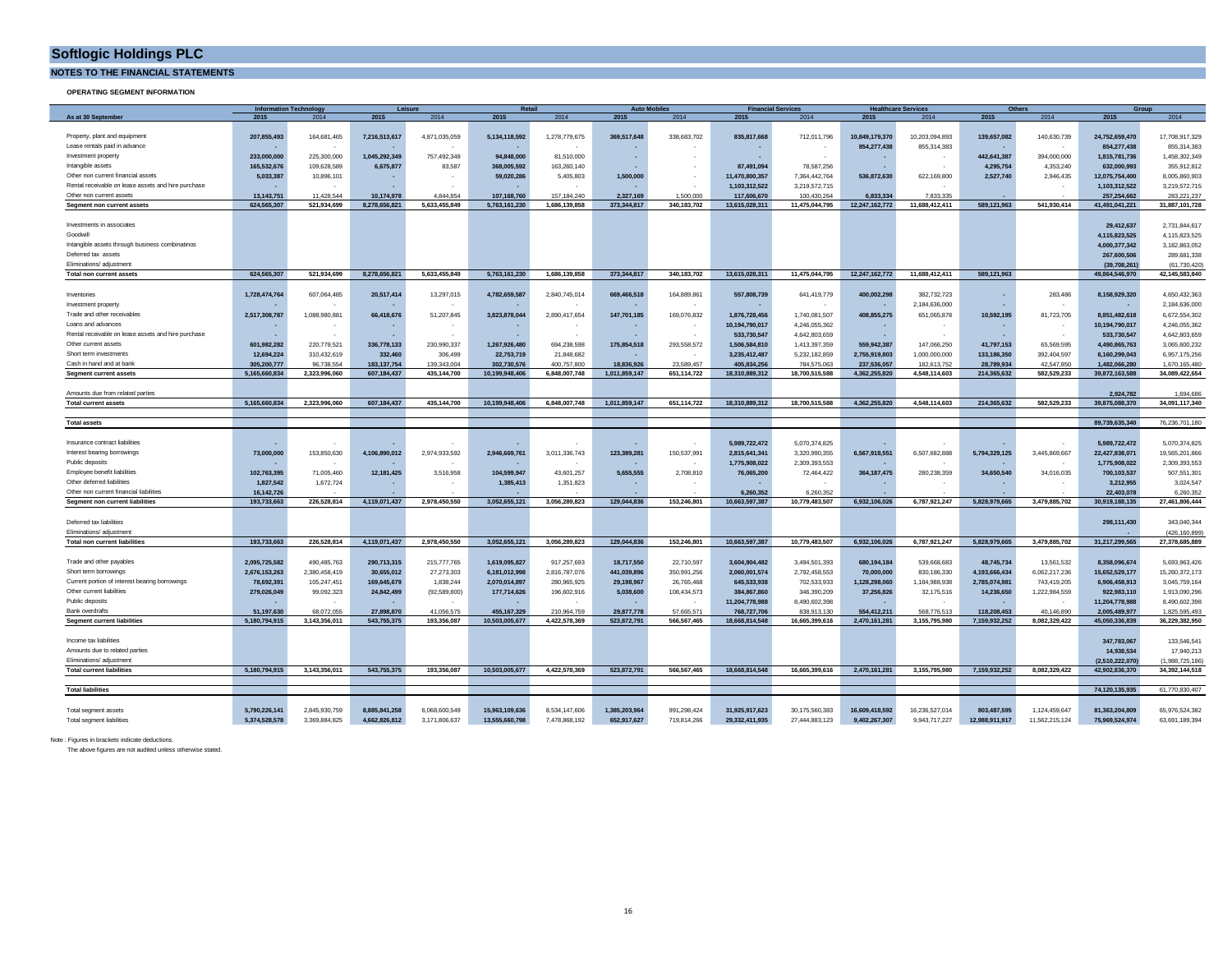#### **NOTES TO THE FINANCIAL STATEMENTS**

#### **7. LISTED DEBENTURES**

#### **7.1** Details regarding the listed debentures are as follows;

10,000,000 rated unsecured redeemable debentures at the face value of Rs. 100.00 each with an annual effective interest rate of 16.70% were issued on 09 September 2013 which will be matured on 09 September 2016.

Interest rate of comparable Government Securities as at 30 September, 2015 - 8.75% (net of tax)

| <b>Ratios</b><br>7.2                                                        | 30-09-2015 |
|-----------------------------------------------------------------------------|------------|
| Debt/ equity ratio                                                          | 2.80       |
| Quick asset ratio                                                           | 0.70       |
| Interest cover                                                              | 2.40       |
| Debenture Trading information from 01 July 2015 to 30 September 2015<br>7.3 | 30-09-2015 |
| Closing price on                                                            | N/A        |
| Highest price recorded for the three months ending                          | N/A        |
| Lowest price recorded for the three months ending                           | N/A        |
| Interest Yield                                                              | N/A        |
| Year to maturity of trade                                                   | N/A        |

Debentures were not traded during the period from 01 July 2015 to 30 September 2015

#### **8. CONTINGENCIES**

#### **CONTINGENT LIABILITIES**

There were no significant contingent liabilities as at the date of the statement of financial position other than those disclosed below, which require adjustments to or disclosures in the financial statements.

#### **8.1 Softlogic Holdings PLC**

Softlogic Holdings PLC received an income tax assessments from The Department of Inland Revenue for the years of assessment 2009/10 and 2010/11. The company has lodged an appealed against the said assessment and The Department of Inland Revenue has issued their determination. The Management and the tax consultants has submitted an appeal to the Tax Appeal Commission on that determination.

Based on the information available and the advice of the tax consultants, the Directors are confident that the ultimate resolution of the above contingency is unlikely to have a material adverse effect on the company or on the group.

#### **8.2 Asiri Hospital Holdings PLC, Asiri Surgical Hospital PLC and Asiri Hospital Matara (Pvt) Ltd**

Pending litigations against Asiri Hospital Holdings PLC, Asiri Surgical Hospital PLC and Asiri Hospital Matara (Pvt) Ltd with a maximum liability of Rs. 43 mn, Rs. 50 mn and Rs. 51 mn respectively exist as at 31 March 2015 (2014 - Asiri Hospital Holdings PLC : Rs. 43 mn, Asiri Surgical Hospital PLC : Rs. Nil and Asiri Hospital Matara (Pvt) Ltd - Rs. 51 mn).

Although there can be no assurance, the directors believe, based on the information currently available, that the ultimate resolution of such legal procedures would not likely to have a material adverse effect on the company or on the group. Accordingly, no provision for any liability has been made in these financial statements.

#### **8.3 Asian Alliance Insurance PLC**

VAT Assessments were received by Asian Alliance Insurance PLC in October 2011 and April 2013 in relation to taxable periods ended 31 December 2009 and 31 December 2010 amounting to Rs. 4.50 mn and Rs. 26.90 mn respectively.

The Company has filed an appeal in November 2011 on the basis that the underlying computation includes items which are exempt /out of scope of the Value Added Tax Act. The Commissioner General of Inland Revenue has determined the assessment and the Company is in the process of appealing to the Tax Appeals Commission and awaiting the final decision.

Based on the information available and the advice of the tax consultants, the Directors are confident that the ultimate resolution of the above contingency is unlikely to have a material adverse effect on the company or on the group.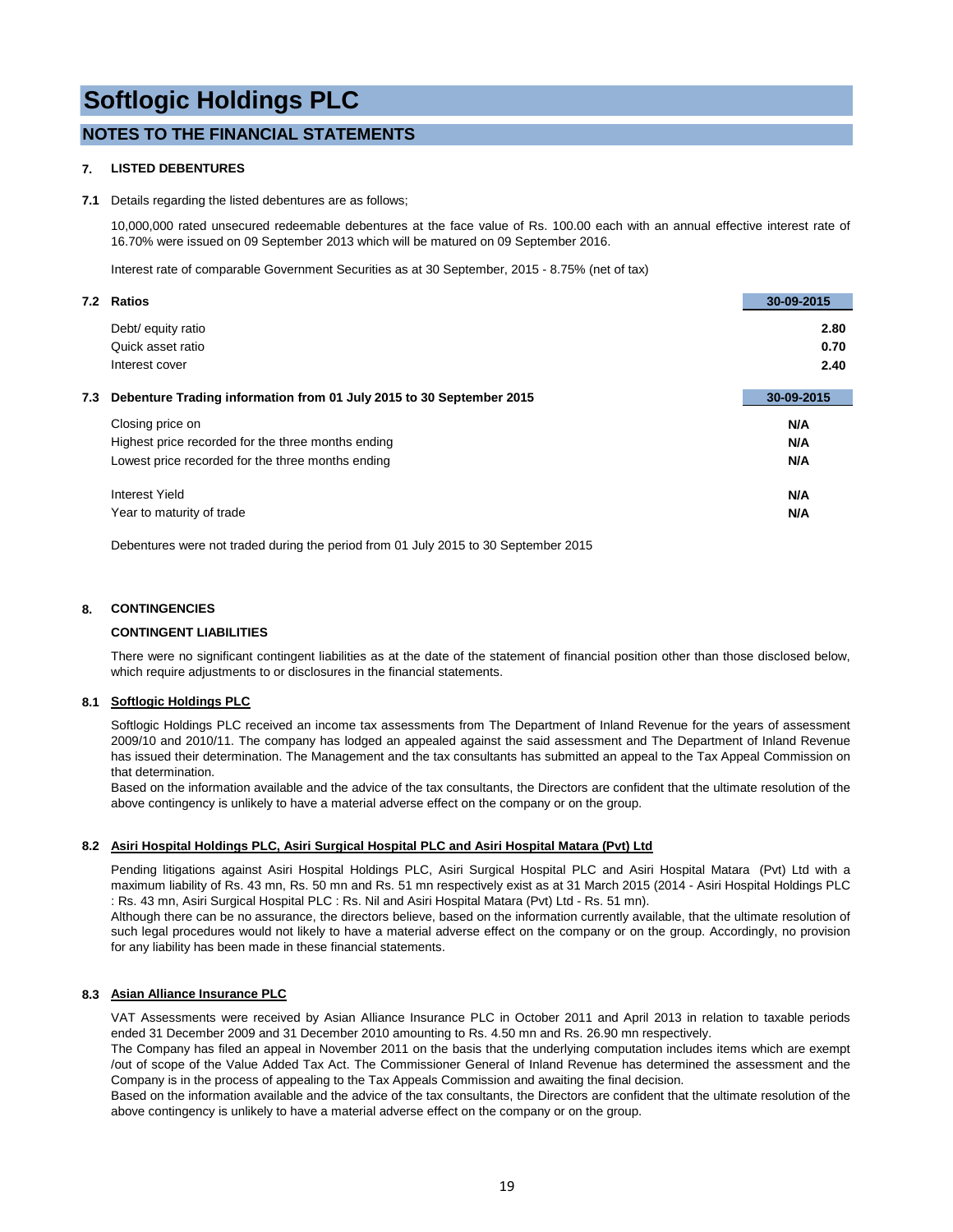#### **NOTES TO THE FINANCIAL STATEMENTS**

#### **1. CORPORATE INFORMATION**

Softlogic Holdings PLC, is a public limited company incorporated and domiciled in Sri Lanka and listed on the Colombo Stock Exchange.

The interim financial statements of the Group and the Company for the six months ended 30 September 2015 were authorised for issue by the Board of directors on 13 November 2015.

#### **2. BASIS OF PREPARATION**

The interim condensed financial statements have been prepared in compliance with Sri Lanka Accounting Standard LKAS 34 - Interim Financial Reporting. These interim condensed financial statements should be read in conjunction with the annual financial statements for the year ended 31 March 2015.

The presentation and classification of the financial statements of the previous period have been amended, where relevant, for better presentation and to be comparable with those of the current period.

The interim financial statements are presented in Sri Lankan Rupees.

#### **3. CHANGE IN LIFE INSURANCE CONTRACT LIABILITIES**

The results of Asian Alliance Insurance PLC's life business segment is consolidated line by line into the Group's consolidated income statement. The change in life insurance contract liabilities represents the difference between all income and expenditure attributable to life policy holders during the period.

#### **4. SHARE INFORMATION**

#### **4.1 Public Share Holdings**

The percentage of shares held by the public as at 30 September 2015 was 28.50% (number of public shareholders - 13,946)

#### **4.2 Directors' Share Holdings**

The number of shares held by the Board of directors are as follows:

| As at                                       | 30-09-2015  |
|---------------------------------------------|-------------|
| A K Pathirage - Chairman/ Managing Director | 362,933,569 |
| G W D H U Gunawardena                       | 57,527,300  |
| R J Perera                                  | 60,836,700  |
| H K Kaimal                                  | 64,870,800  |
| M P R Rasool                                | Nil         |
| Dr S Selliah                                | 2,000,000   |
| W M P L De Alwis, PC                        | Nil         |
| <b>GLH</b> Premaratne                       | <b>Nil</b>  |
| R A Ebell                                   | <b>Nil</b>  |
|                                             | 548,168,369 |
|                                             |             |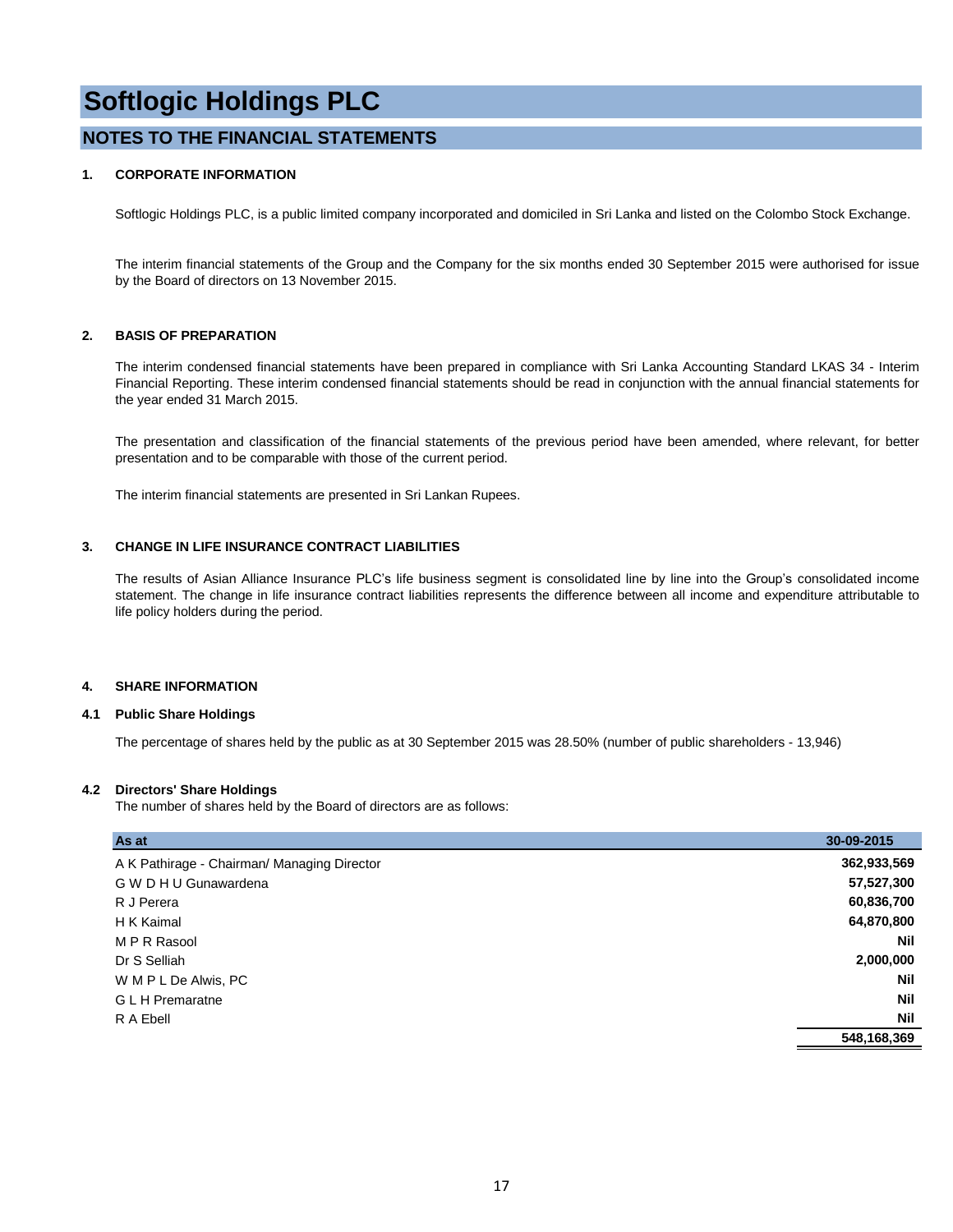#### **NOTES TO THE FINANCIAL STATEMENTS**

#### **4.3 Twenty Largest Shareholders of the Company are as follows:**

|    |                                                         | <b>Number of</b> |       |
|----|---------------------------------------------------------|------------------|-------|
|    |                                                         | shares           |       |
|    | As at                                                   | 30-09-2015       | %     |
| 1  | Mr. A K Pthirage                                        | 323,983,569      | 41.59 |
| 2  | Mr. H K Kaimal                                          | 64,870,800       | 8.33  |
| 3  | Mr. R J Perera                                          | 60,836,700       | 7.81  |
| 4  | Mr. G W D H U Gunawardena                               | 57,527,300       | 7.38  |
| 5  | Pemberton Asian Opportunities Fund                      | 46,000,000       | 5.91  |
| 6  | Commercial Bank of Ceylon PLC/ A K Pathirage            | 38,950,000       | 5.00  |
| 7  | <b>Employees Provident Fund</b>                         | 7,230,500        | 0.93  |
| 8  | Asian Alliance Insurance PLC - A/C 02 (Life Fund)       | 4,591,702        | 0.59  |
| 9  | Bank of Ceylon A/C Ceybank Unit Trust                   | 4,272,785        | 0.55  |
| 10 | Mrs. A Selliah                                          | 4,236,000        | 0.54  |
| 11 | Deutsche Bank AG As Trustee for NAMAL Acuity Value Fund | 3,996,497        | 0.51  |
| 12 | Arunodhaya Investments (Pvt) Ltd                        | 3,950,000        | 0.51  |
| 13 | Arunodhaya Industries (Pvt) Ltd                         | 3,950,000        | 0.51  |
| 14 | Arunodhaya (Pvt) Ltd                                    | 3,950,000        | 0.51  |
| 15 | Miss. S Subramaniam                                     | 3,800,000        | 0.49  |
| 16 | Mr. V Kailasapillai                                     | 3,800,000        | 0.49  |
| 17 | Mrs. A Kailasapillai                                    | 3,800,000        | 0.49  |
| 18 | Ceylon Investment PLC - A/C 01                          | 3,671,578        | 0.47  |
| 19 | Mr. K Aravinthan                                        | 3,500,000        | 0.45  |
| 20 | Waldock Mackenzie Ltd/ Hi-Line Trading (Pvt) Ltd        | 3,365,646        | 0.43  |

#### **5. STATED CAPITAL MOVEMENTS**

#### **5.1 No of shares**

|                         | No of shares |
|-------------------------|--------------|
| As at 01 April 2015     | 779,000,000  |
| As at 30 September 2015 | 779,000,000  |

#### **5.2 Value of shares**

|                         | NS            |
|-------------------------|---------------|
| As at 01 April 2015     | 5,089,000,000 |
| As at 30 September 2015 | 5,089,000,000 |

#### **6. INVESTOR INFORMATION**

| 6.1 | <b>Market Value of Shares</b>                                                   | 30-09-2015     |
|-----|---------------------------------------------------------------------------------|----------------|
|     | The market value of an ordinary share of Softlogic Holdings PLC was as follows. |                |
|     | Closing price on (Rs.)                                                          | 15.10          |
|     | Highest price recorded for the three months ending (Rs.)                        | 18.10          |
|     | Lowest price recorded for the three months ending (Rs.)                         | 15.00          |
|     | Market Capitalisation (Rs. mn)                                                  | 11,762.90      |
| 6.2 | <b>Ratios</b>                                                                   |                |
|     | Net assets per share at the period end (Rs.)                                    | 9.49           |
| 6.3 | Share Trading information from 01 July 2015 to 30 September 2015                |                |
|     | Number of shares traded                                                         | 27,545,173     |
|     | Value of shares traded (Rs.)                                                    | 457,129,898.30 |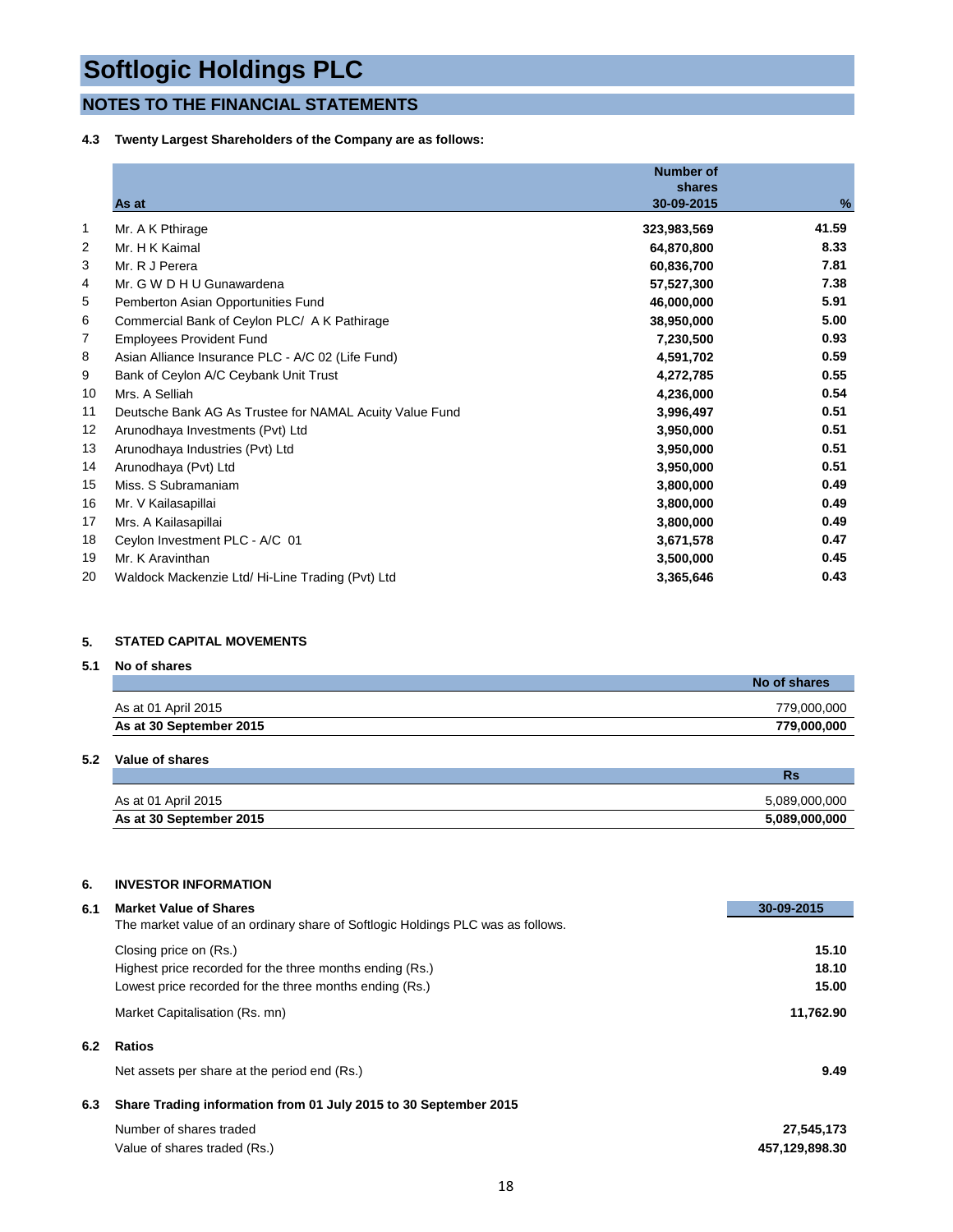#### **NOTES TO THE FINANCIAL STATEMENTS**

#### **8. CONTINGENCIES (cont…….)**

#### **CONTINGENT LIABILITIES**

#### **8.4 Odel PLC, Odel Information Technology Services (Pvt) Ltd and Odel Properties (Pvt) Ltd**

Odel PLC, Odel Information Technology Services (Pvt) Ltd and Odel Properties (Pvt) Ltd received an income tax assessments from The Department of Inland Revenue for the years of assessment 2009/10 & 2010/11; 2007/08, 2008/09, 2009/10, 2010/11 & 2011/12 and 2011/12 & 2012/13 respectively.

The group has lodged appeals against the said assessments and The Department of Inland Revenue has issued their determinations. The Management and the tax consultants have submitted appeals to the Tax Appeal Commission on that determinations.

Based on the information available and the advice of the tax consultants, the Directors are confident that the ultimate resolution of the above contingencies is unlikely to have a material adverse effect on the respective companies or on the group.

#### **9. CAPITAL COMMITMENTS**

As at 30 September 2015, the group had capital commitments contracted but not provided in the financial statements amounting to Rs. 1,592 mn (30 September 2014 - 2,480 mn).

#### **10. EVENTS AFTER THE REPORTING PERIOD**

There were no significant events subsequent to the date of the statement of financial position, which require disclosure in the financial statements other than the following.

#### **10.1 Asiri Hospital Holdings PLC - Private placement of ordinary shares**

The directors of Asiri Hospital Holdings PLC, a subsidiary of Softlogic Holdings PLC has resolved on 18 September 2015 that the company will issue Thirty Eight Million Four Hundred and Forty one Thousand Two Hundred and Eighty Eight (38,441,288) ordinary shares of the company by way of a private placement to Actis Investment Holdings SL Ltd ("Actis") at a price of Sri Lanka Rupees Twenty Two (Rs. 22.00) per ordinary share amounting to a total consideration of Sri Lanka Rupees Eight Hundred and Forty Five Million Seven Hundred and Eight Thousand Three Hundred and Thirty Six (Rs. 845,708,336.00) Such shares, when issued, shall constitute 3.38% of the issued ordinary shares of the company.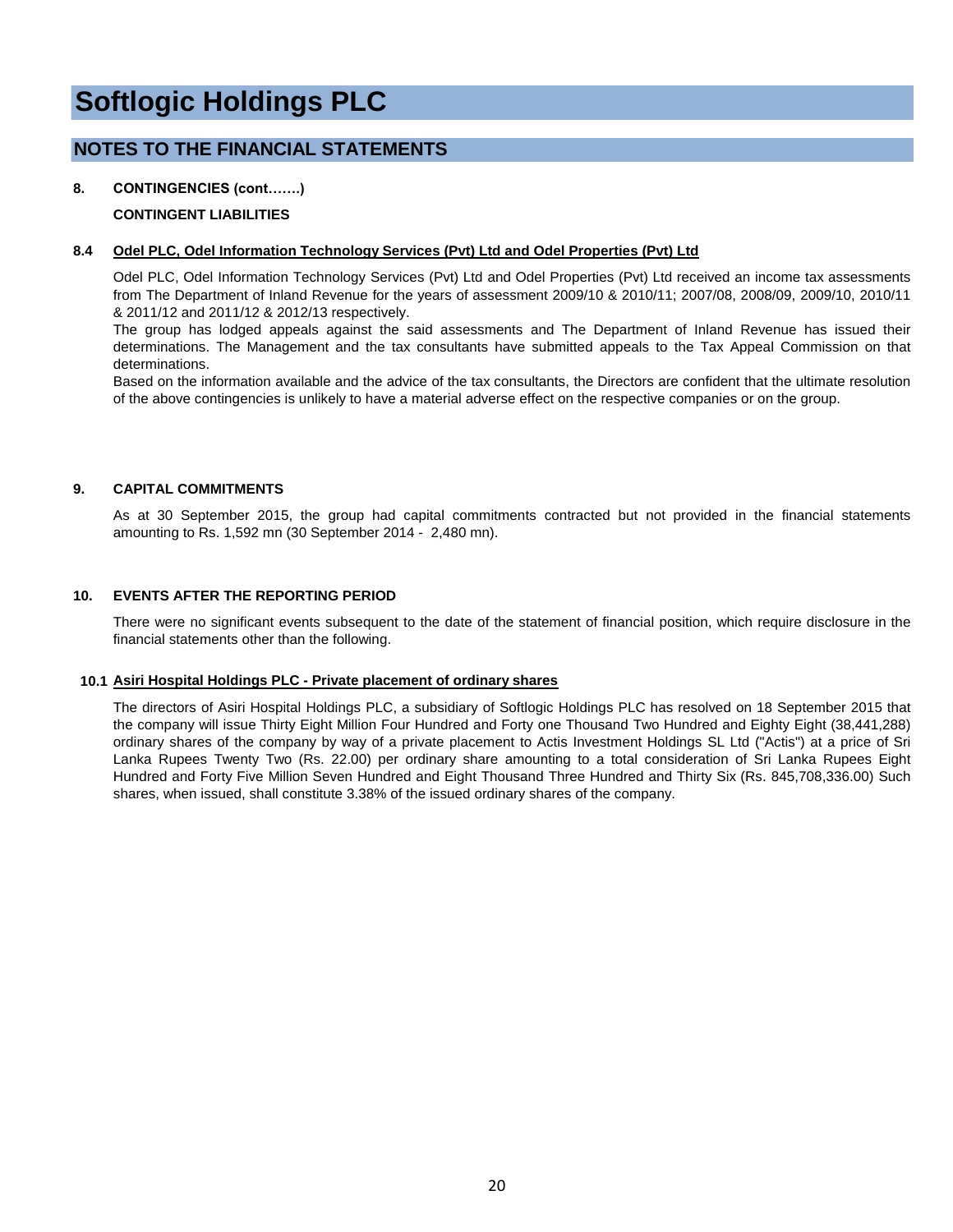#### **NOTES TO THE FINANCIAL STATEMENTS**

#### **11. RELATED PARTY TRANSACTIONS**

#### **11.1 Transactions with related parties**

|                                                  |                                               | <b>Group</b>                                  | Company                                       |                                               |  |
|--------------------------------------------------|-----------------------------------------------|-----------------------------------------------|-----------------------------------------------|-----------------------------------------------|--|
| In Rs.                                           | <b>Unaudited</b><br>6 months to<br>30-09-2015 | <b>Unaudited</b><br>6 months to<br>30-09-2014 | <b>Unaudited</b><br>6 months to<br>30-09-2015 | <b>Unaudited</b><br>6 months to<br>30-09-2014 |  |
| <b>Subsidiaries</b>                              |                                               |                                               |                                               |                                               |  |
| (Purchases) / sales of goods                     |                                               | $\blacksquare$                                | (22, 289, 540)                                | (18, 261, 891)                                |  |
| (Receiving) / rendering of services              | ä,                                            | $\sim$                                        | 260,622,855                                   | 185,677,820                                   |  |
| (Purchases) / sale of property plant & equipment |                                               |                                               | (1, 361, 145)                                 | (1,633,406)                                   |  |
| Loans given / (obtained)                         | ٠                                             | $\overline{a}$                                | 1,165,703,150                                 | (364, 284, 969)                               |  |
| Interest received / (paid)                       |                                               | $\overline{a}$                                | 67,403,932                                    | 50,226,524                                    |  |
| Rent received / (paid)                           | ٠                                             | $\blacksquare$                                | 22,570,090                                    | 11,432,004                                    |  |
| Dividend received                                |                                               |                                               | 146,350,126                                   | 114,900,000                                   |  |
| Guarantee charges received                       | ٠                                             |                                               | 57,716,173                                    | 39,599,000                                    |  |
| Guarantees given / (obtained)                    |                                               |                                               | 18,379,200,000                                | 9,719,800,000                                 |  |
|                                                  |                                               |                                               |                                               |                                               |  |
| <b>Associates</b>                                |                                               |                                               |                                               |                                               |  |
| (Purchases) / sale of property plant & equipment | 2,322,596                                     | 1,352,880                                     |                                               |                                               |  |
| (Receiving) / rendering of services              | 2,561,260                                     | 4,034,747                                     | 6,538,775                                     | 6,024,000                                     |  |
| Dividend received                                |                                               | $\blacksquare$                                | 1,000,000                                     | 1,000,000                                     |  |
|                                                  |                                               |                                               |                                               |                                               |  |
| Key management personnel                         |                                               |                                               |                                               |                                               |  |
| (Receiving) / rendering of services              | ٠                                             |                                               |                                               |                                               |  |
|                                                  |                                               |                                               |                                               |                                               |  |
| Close family members of KMP                      |                                               |                                               |                                               |                                               |  |
| (Receiving) / rendering of services              |                                               |                                               |                                               |                                               |  |

#### **11.2 Terms and conditions of transactions with related parties**

Transactions with related parties are carried out in the ordinary course of the business. Outstanding current account balances at year end are unsecured, interest free and settlement occurs in cash. Interest bearing borrowings are at pre-determined interest rates and terms.